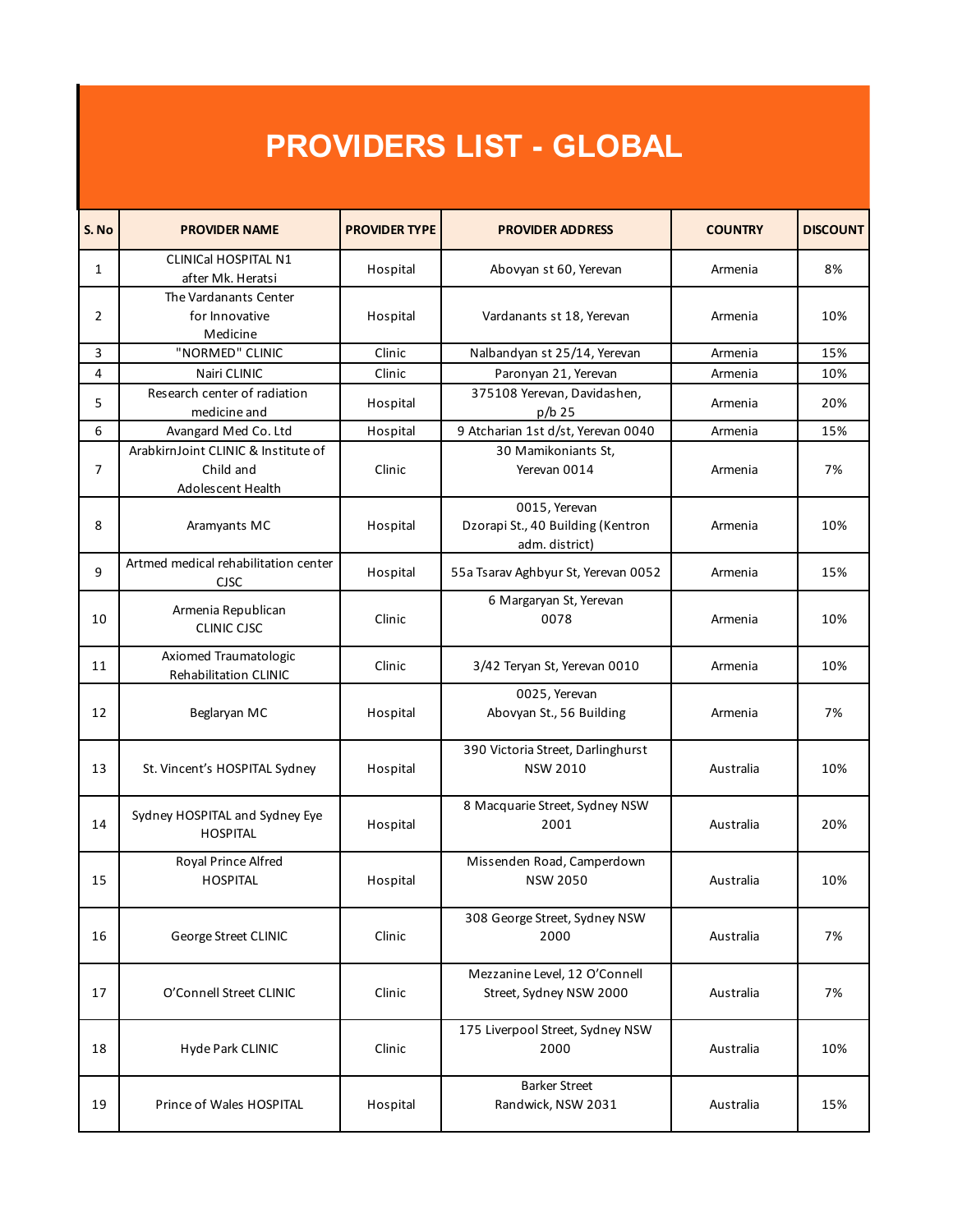| 20 | Alfred HOSPITAL                                                 | Hospital | 55 Commercial Rd, Melbourne<br><b>VIC 3004</b>                                   | Australia  | 15% |
|----|-----------------------------------------------------------------|----------|----------------------------------------------------------------------------------|------------|-----|
| 21 | The Royal Adelaide HOSPITAL                                     | Hospital | Port Rd, Adelaide SA 5000                                                        | Australia  | 10% |
| 22 | Albury-Wodonga Private HOSPITAL                                 | Hospital | <u> 1125 הפחוטפונטוו אוופפנ GS</u> t<br>Albury 2640 New South Wales<br>Australia | Australia  | 15% |
| 23 | Andrea Ahern Private<br><b>HOSPITAL</b>                         | Hospital | 96 Beerburrum Street Caloundra<br>4551 Queensland Australia                      | Australia  | 10% |
| 24 | Armidale Private HOSPITAL                                       | Hospital | Rusden Street Armidale 2350<br>New South Wales Australia                         | Australia  | 10% |
| 25 | Social CLINIC East -<br>Danube HOSPITAL                         | Hospital | Langobardenstraße 122, 1220<br>Wien                                              | Austria    | 7%  |
| 26 | University HOSPITAL                                             | Hospital | Währinger Gürtel 18-20, 1090<br>Wien                                             | Austria    | 10% |
| 27 | Vienna General HOSPITAL (AKH,<br>Allgemeines Krankenhaus)       | Hospital | 1090 Wien, Währinger Gürtel 18-<br>20                                            | Austria    | 7%  |
| 28 | Krankenhaus<br>Rudolfstiftung                                   | Hospital | Juchgasse 25, 1030 Wien                                                          | Austria    | 10% |
| 29 | Wiener Privatklinik                                             | Hospital | Pelikangasse, 1090 Wien,<br>Austria                                              | Austria    | 10% |
| 30 | Privatklinik Hochrum, Sanatorium<br>der Kreuzschwestern<br>Gmbh | Hospital | Lärchenstraße 41, 6063 Rum                                                       | Austria    | 10% |
| 31 | Landerskrankenhaus Bregenz                                      | Hospital | C. Pendenz Str. 2 Bregenz 6900<br>Austria                                        | Austria    | 20% |
| 32 | Landeskrankenhaus Graz                                          | Hospital | Auenburgerplatz 1 Graz 8010<br>Austria                                           | Austria    | 10% |
| 33 | Landeskrankenhaus Salzburg                                      | Hospital | Mullner Hauptstrasse 48 Salzburg<br>5020 Austria                                 | Austria    | 10% |
| 34 | Landeskrankenhaus<br>Villach                                    | Hospital | Nikolaigasse 43 Villach 9500 Austria                                             | Austria    | 10% |
| 35 | TURKISH-AMERICAN CLINIC                                         | Clinic   | 52 Mardanov Brothers, AZ<br>1014, BAKU                                           | Azerbaijan | 7%  |
| 36 | Leyla Shikhlinskaya CLINIC                                      | Clinic   | AZ1025, Baku, Khatai, Yusif<br>Safarov, 25                                       | Azerbaijan | 7%  |
| 37 | Health Baku CLINIC                                              | Clinic   | AZ1072, Baku, Narimanov, Yahya<br>Bakuvi,48                                      | Azerbaijan | 10% |
| 38 | Modern HOSPITAL CLINIC                                          | Hospital | AZ1119, Baku, 85K Babak<br>Pros.                                                 | Azerbaijan | 12% |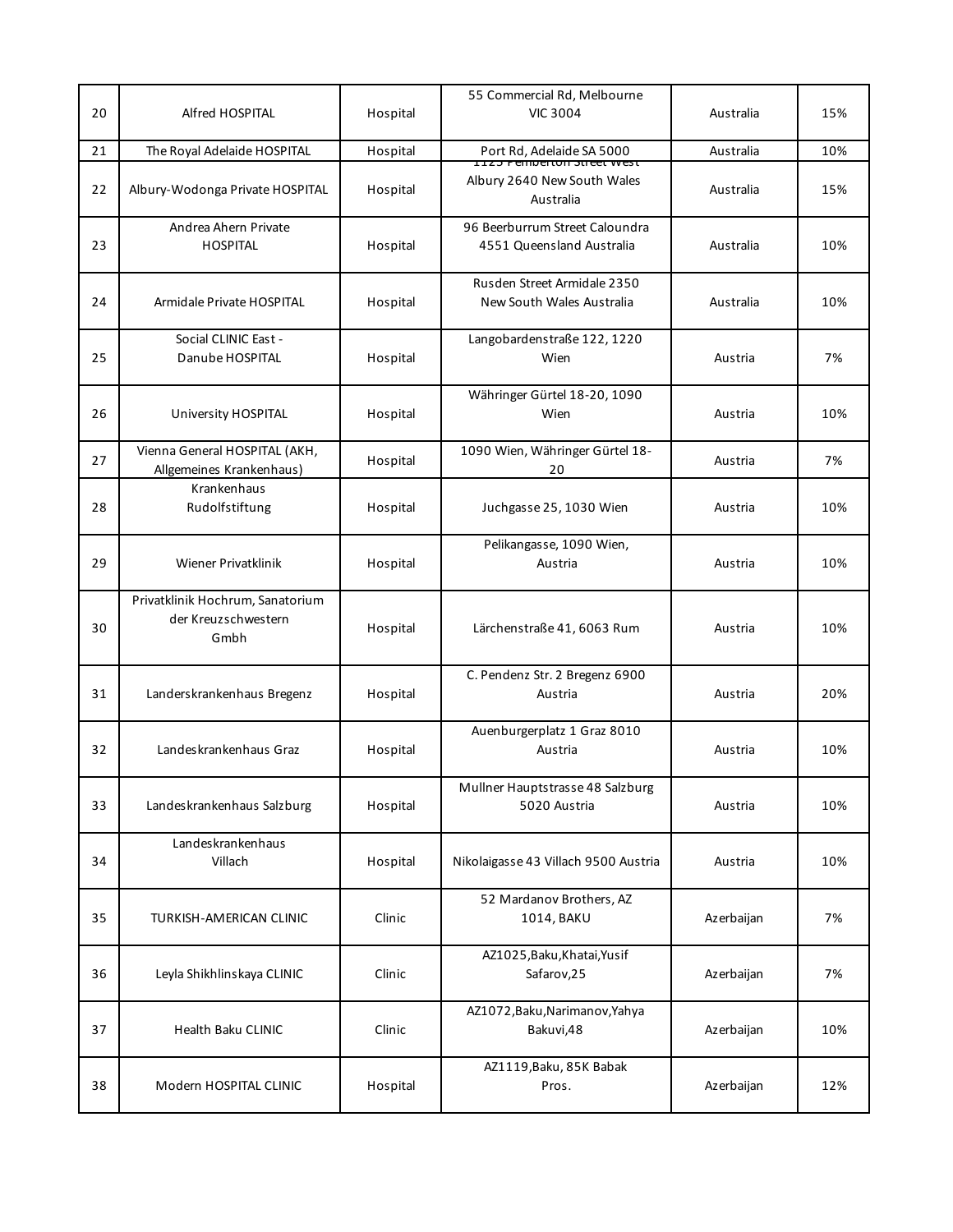|    |                                    |          | AZ1025, Baku, Khatai, Sabit                                       |                |     |
|----|------------------------------------|----------|-------------------------------------------------------------------|----------------|-----|
| 39 | Mediland HOSPITAL                  | Hospital | Orujov, 57G                                                       | Azerbaijan     | 15% |
|    |                                    |          | 45, U.Hajibeyov str., AZ1010                                      |                |     |
| 40 | Mediclub CLINIC                    | Clinic   | Baku                                                              | Azerbaijan     | 12% |
|    |                                    |          |                                                                   |                |     |
| 41 | International SOS                  | Hospital | AZ1025, Baku, Yusif Safarov<br>Street 1, Khatai District          | Azerbaijan     | 12% |
|    |                                    |          |                                                                   |                |     |
| 42 | Baku Medical Plaza                 | Hospital | Baku, Babek ave., 92                                              | Azerbaijan     | 10% |
|    |                                    |          | Baku, J.Mammadguluzade str.,                                      |                |     |
| 43 | "medservis" CLINIC                 | Clinic   | 3                                                                 | Azerbaijan     | 20% |
|    | "medilux" CLINIC                   | Clinic   |                                                                   |                | 12% |
| 44 |                                    |          | Baku, O.Salamzade str., 66B<br>Baku, Zarifa Aliyeva ave., 5 (out- | Azerbaijan     |     |
| 45 | Central CLINIC HOSPITAL            | Hospital | Patient); Parlament ave, 17(in-patient)                           | Azerbaijan     | 7%  |
|    |                                    |          |                                                                   |                |     |
|    | CLINIC of Leyla                    |          |                                                                   |                |     |
| 46 | Shikhlinskaya                      | Clinic   | Baku, Y.Safarov str., 19                                          | Azerbaijan     | 12% |
|    |                                    |          |                                                                   |                |     |
| 47 | <b>Doctors HOSPITAL</b>            |          | PO BOX N 3018 Shirley Street Collins<br>Avenue Nassau, Bahamas    |                | 12% |
|    |                                    | Hospital |                                                                   | <b>Bahamas</b> |     |
| 48 | Lyford Cay HOSPITAL                | Hospital | P.O. Box. N-7776 Nassau, Bahamas                                  | <b>Bahamas</b> | 12% |
|    |                                    |          | East Sunrise Highway P.O. Box F42575                              |                |     |
| 49 | <b>New Sunrise</b>                 | Hospital | Freeport, Bahamas                                                 | <b>Bahamas</b> | 7%  |
|    |                                    |          |                                                                   |                |     |
|    |                                    |          |                                                                   |                |     |
| 50 | Princess Margaret Hospital         | Hospital | P.O. Box N-3730 Nassau Bahamas                                    | <b>Bahamas</b> | 12% |
|    | Western Medical                    |          | Blake Road P.O. Box N 3018 Nassau                                 |                |     |
| 51 | Plaza                              | Hospital | <b>Bahamas</b>                                                    | <b>Bahamas</b> | 12% |
| 52 | German Orthopedic Hospital         | Hospital | Salmaniya                                                         | <b>Bahrain</b> | 12% |
| 53 | Royal Bahrain Hospital             | Hospital | Salmaniya                                                         | <b>Bahrain</b> | 7%  |
| 54 | Al Kindi Specialized Hospital      | Hospital | Zinj                                                              | <b>Bahrain</b> | 12% |
| 55 | Dr. Haifa Eye Hospital             | Hospital | Tubli                                                             | <b>Bahrain</b> | 10% |
| 56 | King Hamad University Hospital     | Hospital | <b>Busaiteen</b>                                                  | <b>Bahrain</b> | 20% |
| 57 | Al Hilal Hospital                  | Hospital | Muharraq                                                          | <b>Bahrain</b> | 12% |
| 58 | <b>BDF Hospital</b>                | Hospital | West Riffa                                                        | Bahrain        | 7%  |
| 59 | <b>Bahrain Specialist Hospital</b> | Hospital | Juffair                                                           | <b>Bahrain</b> | 12% |
| 60 | American Mission Hospital          | Hospital | Manama                                                            | Bahrain        | 12% |
| 61 | Middle East Hospital               | Hospital | Manama                                                            | <b>Bahrain</b> | 12% |
| 62 | Noor Specialist Hospital           | Hospital | Salmaniya                                                         | <b>Bahrain</b> | 7%  |
| 63 | University Medical Center          | Hospital | Salmaniya                                                         | Bahrain        | 12% |
| 64 | Apollo Hospital                    | Hospital | 81, Block: E, Bashundhara R/A, Dhaka<br>1229, Bangladesh          | Bangladesh     | 15% |
| 65 | <b>United Hospital</b>             | Hospital | 15, Road 71, Dhaka 1212, Bangladesh                               | Bangladesh     | 10% |
| 66 | Asgar Ali Hospital                 | Hospital | 111/1/A Distillery Road Beside                                    | Bangladesh     | 20% |
| 67 | Praava Health                      | Hospital | Dhupkhola, Dhaka 1204, Bangladesh<br>PIOT 9 RQ NO 17, Dhaka 1212, | Bangladesh     | 12% |
| 68 | Delta Hospital                     | Hospital | Plot No-21, Sector-08, Abdullahpur,<br>Uttara, Dhaka-1230.        | Bangladesh     | 12% |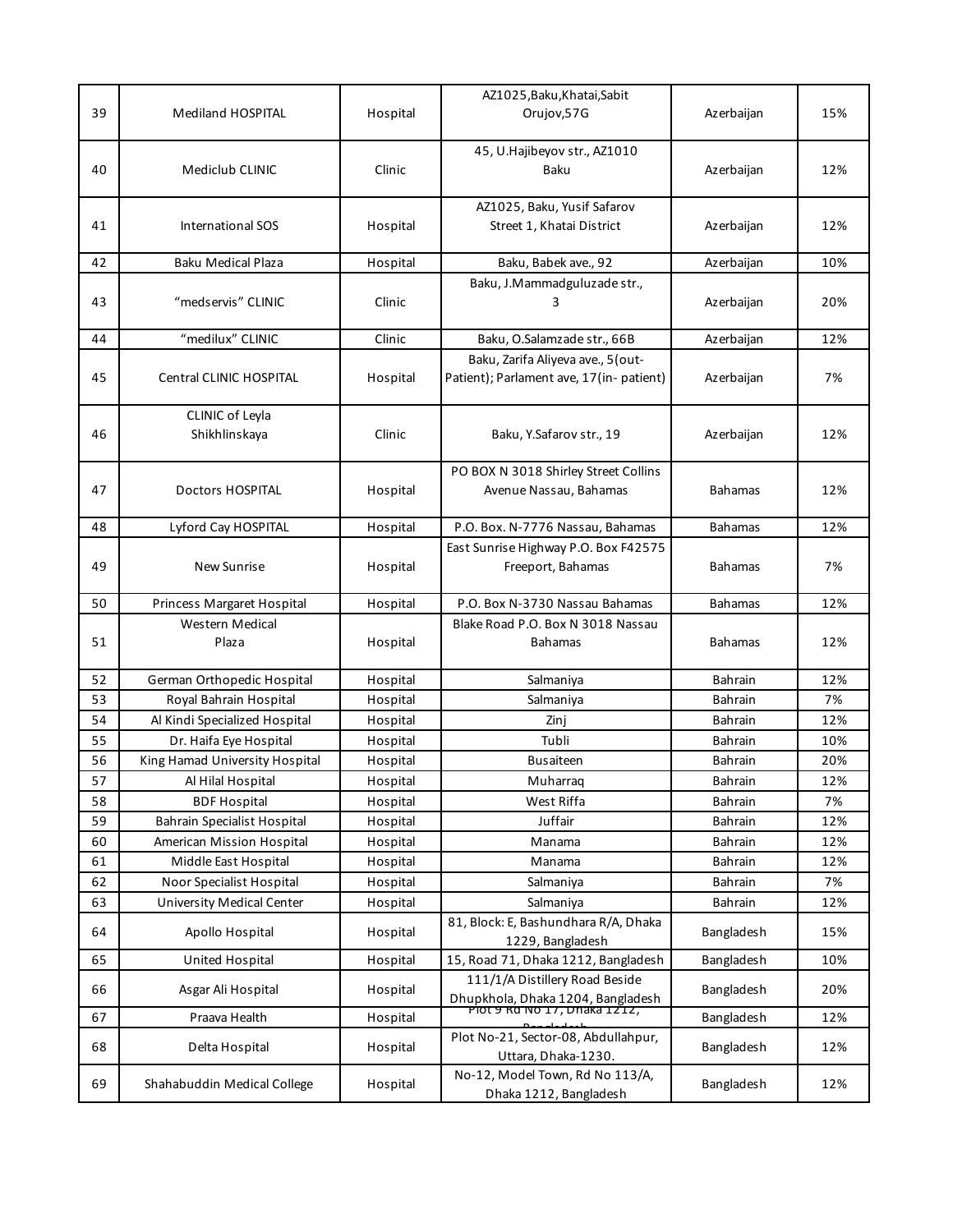| 70 | LODE CLINIC                                              | Clinic   | Nezavisimosti Ave, 58,<br>Minsk                                 | <b>Belarus</b> | 7%  |
|----|----------------------------------------------------------|----------|-----------------------------------------------------------------|----------------|-----|
|    |                                                          |          |                                                                 |                |     |
| 71 | LODE CLINIC                                              | Clinic   | Gikalo Str., 1, Minsk                                           | <b>Belarus</b> | 7%  |
| 72 | LODE CLINIC                                              | Clinic   | Pritytskogo Str., 140, Minsk                                    | <b>Belarus</b> | 7%  |
| 73 | Nordin CLINIC                                            | Clinic   | Surganova Str., 47B, Minsk                                      | <b>Belarus</b> | 7%  |
| 74 | <b>Gorizont CLINIC</b>                                   | Clinic   | Kisileva Str., 12, Minsk                                        | <b>Belarus</b> | 7%  |
| 75 | City Emergency<br>HOSPITAL, Minsk                        | Hospital | Kizhevatov Str., 58, Minsk                                      | <b>Belarus</b> | 15% |
| 76 | Traumatology and Orthopedics                             | Hospital | Kizhevatov Str., 60/4, Minsk                                    | <b>Belarus</b> | 7%  |
| 77 | <b>Basilique Clinic</b>                                  | Clinic   | Pangaert street, 37 1083 Brussels                               | Belgium        | 7%  |
| 78 | <b>Edith Cavell Clinic</b>                               | Clinic   | Edith Cavell street, 32 1180 Brussels                           | Belgium        | 7%  |
| 79 | Parc Leopold Clinic                                      | Clinic   | Froissart street, 38 1040 Brussels                              | Belgium        | 10% |
| 80 | St-Anne St-Rémi Clinic                                   | Clinic   | Boulevard Jules Graindor, 66 1070<br><b>Brussels</b>            | Belgium        | 20% |
| 81 | Braine-l'Alleud - Waterloo Hospital                      | Hospital | Wayezstreet, 35 1420 Braine l'Alleud                            | Belgium        | 7%  |
| 82 | Delta                                                    | Hospital | <b>Boulevard du Triomphe 201 1160</b>                           | Belgium        | 15% |
| 83 | Algemeen Stedelijk<br>Ziekenhuis Aalst<br>en<br>Wetteren | Hospital | Merestraat 80 Aalst 9300 Belgium                                | Belgium        | 7%  |
| 84 | Algemeen Ziekenhuis 2<br>Campus Wetteren                 | Hospital | Wegvoeringsstraat 73 Wetteren<br>9230 Belgium                   | Belgium        | 7%  |
| 85 | Algemeen Ziekenhuis<br>Damiaan Oostende                  | Hospital | Nieuwpoortsesteenweg 57 Oostende<br>8400 Belgium                | Belgium        | 7%  |
| 86 | Algemeen Ziekenhuis<br>Jan Palfijn                       | Hospital | Lange Bremstraat 70 Merksem<br>Antwerp 2170, Belgium            | Belgium        | 7%  |
| 87 | <b>HOSPITAL Santa Luzia</b>                              | Hospital | Shls 716, Conjunto E, Lote 05-Asa<br>Sul, Brasília, 70390-903   | Brazil         | 7%  |
| 88 | HOSPITAL do Coração                                      | Hospital | Shls 716, Conjunto G, Lote 06-Asa<br>Sul, Brasília, 70390-903   | Brazil         | 15% |
| 89 | <b>HOSPITAL Alvorada Brasília</b>                        | Hospital | Shcs Eq 710-910, Conjunto B,<br>Brasília, 70200-050             | Brazil         | 10% |
| 90 | <b>HOSPITAL Sirio Libanes</b>                            | Hospital | SGAS II St. De Grandes Areas Sul 613,<br>Conjunto E95 - Asa Sul | Brazil         | 20% |
| 91 | Santa Casa de Misericórdia<br>De Maceio                  | Hospital | Rua Barao de Maceio, 288, Centro<br>Maceio                      | Brazil         | 7%  |
| 92 | HOSPITAL Adventista de<br>Manaus                         | Hospital | Av. Gov. Danilo Areosa, 139,<br>Distrito Industrial Manaus      | Brazil         | 7%  |
| 93 | <b>HOSPITAL Santa Julia</b>                              | Hospital | Avenida Boulevard Alvaro Maia,<br>510, Centro Manaus            | Brazil         | 7%  |
| 94 | Clinica Bruno Casagrande                                 | Clinic   | Rua Da 1 Praia, 11 Morro de Sao<br>Paulo                        | Brazil         | 7%  |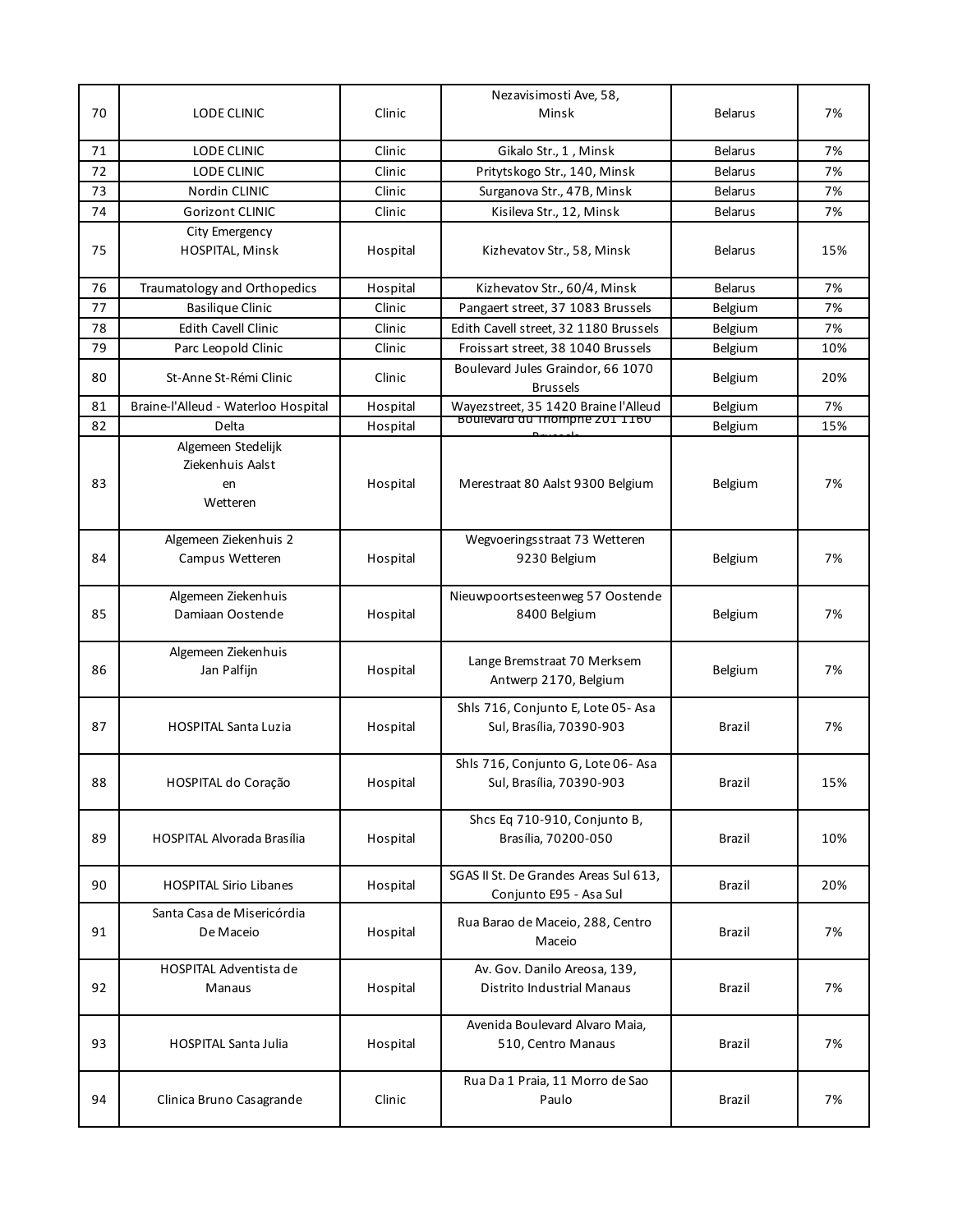|     |                                                  |          | Av. Pero Vaz de Caminha, 236,                                                                                                   |                 |     |
|-----|--------------------------------------------------|----------|---------------------------------------------------------------------------------------------------------------------------------|-----------------|-----|
| 95  | <b>HOSPITAL Neuroccor</b>                        | Hospital | Centro Porto Seguro                                                                                                             | Brazil          | 7%  |
| 96  | <b>HOSPITAL Portugues da Bahia</b>               | Hospital | Av. Princesa Isabel, 914, Barra<br>Avenida Salvador                                                                             | Brazil          | 7%  |
| 97  | <b>HOSPITAL Santa Helena</b>                     | Hospital | Rua 95, 99, St. Sul Goiana                                                                                                      | Brazil          | 7%  |
| 98  | <b>HOSPITAL Mater Dei</b>                        | Hospital | Avenida do Contorno, 9000,<br>Barro Preto Belo Horizonte                                                                        | Brazil          | 7%  |
| 99  | St. Ekaterina University<br><b>HOSPITAL</b>      | Hospital | 51B Nikola Vaptzarov Blvd., Sofia<br>1407, Bulgaria.                                                                            | <b>Bulgaria</b> | 15% |
| 100 | Acibadem City CLINIC Tokuda<br><b>HOSPITAL</b>   | Hospital | 52A Pencho Slaveykov blvd,<br>Sofia, Bulgaria                                                                                   | <b>Bulgaria</b> | 10% |
| 101 | Vita HOSPITAL                                    | Hospital | st. "Dragovitsa" 9, 1505<br>Oborishte, Sofia                                                                                    | <b>Bulgaria</b> | 20% |
| 102 | Varna University HOSPITAL St. Marina             | Hospital | Blvd. "Hristo Smirnenski" 1, 9010<br>Varna                                                                                      | <b>Bulgaria</b> | 7%  |
| 103 | Dobrec HOSPITAL                                  | Hospital | The entrance is from "At. Dukov" str. /<br>Enter from the street. "At. Dukov,<br>Blvd." Nikola Y. Vaptsarov<br>"51B, 1407 Sofia | <b>Bulgaria</b> | 7%  |
| 104 | <b>CLINIC St. Nicholas</b>                       | Clinic   | Sunny Beach, Laguna park<br>Nessebar, Burgas                                                                                    | <b>Bulgaria</b> | 7%  |
| 105 | Med. Center St. Dimiter                          | Hospital | st. Yakov Kraikov 1, 1404 sq. M. Kriva<br>river, Sofia                                                                          | <b>Bulgaria</b> | 7%  |
| 106 | Faculty HOSPITAL 'St. Anna'                      | Hospital | Mladost 1 1 Academic Evgeni St Sofia<br><b>Bulgaria</b>                                                                         | <b>Bulgaria</b> | 7%  |
| 107 | Gurgulyat - Surgical<br>Dept I                   | Hospital | 30 Street 20th April Sofia 1606<br><b>Bulgaria</b>                                                                              | <b>Bulgaria</b> | 7%  |
| 108 | Gurgulyat - Surgical Dept II                     | Hospital | 21 Boulevard Totleben Sofia 1606,<br><b>Bulgaria</b>                                                                            | <b>Bulgaria</b> | 7%  |
| 109 | <b>Gurgulyat Private</b>                         | Hospital | 148B Rakovsky Str. Sofia                                                                                                        | <b>Bulgaria</b> | 15% |
| 110 | UNIVERSITY OF OTTAWA MEDICAL                     | Hospital | 2211 Riverside Dr Suite 307, Ottawa                                                                                             | Canada          | 7%  |
| 111 | <b>CHILDREN'S HOSPITAL</b><br>OF EASTERN ONTARIO | Hospital | 401 Smyth Rd, Ottawa                                                                                                            | Canada          | 10% |
| 112 | OTTAWA HOSPITAL                                  | Hospital | 1053 Carling Ave, Ottawa                                                                                                        | Canada          | 20% |
| 113 | QUEENSWAY CARLETON HOSPITAL                      | Hospital | 3045 Baseline Road, Ottawa                                                                                                      | Canada          | 7%  |
| 114 | <b>LIFELABS</b>                                  | Hospital | 1220 Place d'Orleans Drive,<br>Ottawa                                                                                           | Canada          | 7%  |
| 115 | LIFELABS                                         | Hospital | 1919 Riverside Drive, Suite 105,<br>Ottawa                                                                                      | Canada          | 8%  |
| 116 | West Park Healthcare<br>Centre                   | Hospital | 82 Buttonwood Avenue                                                                                                            | Canada          | 7%  |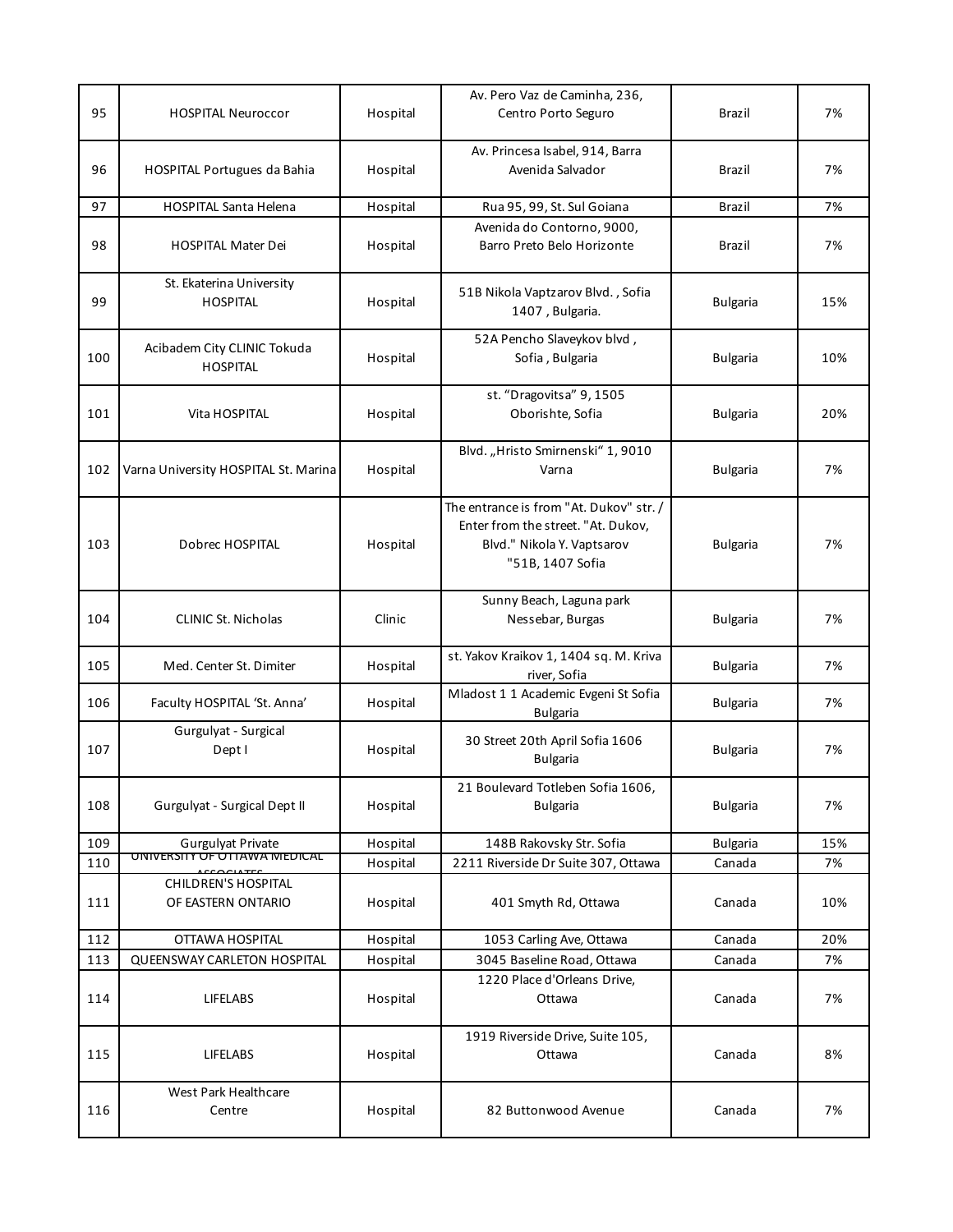| 117 | Providence<br>Healthcare                             | Hospital | 3276 St. Clair Avenue East                                                                                                    | Canada | 8%  |
|-----|------------------------------------------------------|----------|-------------------------------------------------------------------------------------------------------------------------------|--------|-----|
| 118 | <b>Baycrest HOSPITAL</b>                             | Hospital | 3560 Bathurst Street                                                                                                          | Canada | 8%  |
| 119 | HOSPITAL For Sick Children (The)                     | Hospital | 555 University Avenue                                                                                                         | Canada | 8%  |
| 120 | Clinica Alemana de Santiago S.A.                     | Clinic   | Avenida Vitacura 5951 Santiago de<br>Chile, Chile                                                                             | Chile  | 8%  |
| 121 | Clinica Indisa                                       | Clinic   | Avenida Santa Maria 1810 Santiago<br>De Chile, Chile                                                                          | Chile  | 8%  |
| 122 | Clinica las Condes S.A.                              | Clinic   | Lo Fontecilla 441 Santiago de Chile,<br>Chile                                                                                 | Chile  | 15% |
| 123 | Clinica Santa Maria S.A. Chile                       | Clinic   | Avenida Santa Maria 0410 (Casilla<br>4259) Santiago de Chile, Chile                                                           | Chile  | 10% |
| 124 | Clinica El Elqui                                     | Clinic   | Av. El Santo 1475 La Serena,<br>Chile                                                                                         | Chile  | 20% |
| 125 | Clinica Magallanes                                   | Clinic   | Av. Presidente Manuel Bulnes 1448<br>Punta Arenas, Chile                                                                      | Chile  | 8%  |
| 126 | Clínica Universidad de Los<br>Andes                  | Hospital | Av. Plaza 2501 Santiago de Chile,<br>Chile                                                                                    | Chile  | 8%  |
| 127 | Centro Medico<br>Alcantara                           | Hospital | Av. Apoquindo 3990 Santiago,<br>Chile                                                                                         | Chile  | 8%  |
| 128 | Centro Medico<br><b>Irarrazaval</b>                  | Hospital | Av. Irarrzaval 3695 Santiago, Chile                                                                                           | Chile  | 7%  |
| 129 | Centro Medico Nuestra Senora de la<br>Paz            | Hospital | San Borja 122, piso 2. (Mall Paseo<br>Estacion) Santiago Chile                                                                | Chile  | 7%  |
| 130 | Raffles Medical CLINIC &<br>International SOS CLINIC | Clinic   | 北京市朝陽区新源里 16 号琨莎中心<br>一座 105号〒100027 No.105<br>Wing1 Kunsha Center<br>No.16<br>Xinyuanli Chaoyang<br>District Beijing, 100027 | China  | 8%  |
| 131 | 上海康匯クリニック<br>Shanghai Healthwish CLINIC              | Clinic   | 上海市虹橋路1286号1階<br>1F No1286 Hongqiao RD                                                                                        | China  | 15% |
| 132 | Shanghai United Family HOSPITAL<br>And CLINICs       | Hospital | No 1139 Xian Xia Rd Changning<br>District 200336                                                                              | China  | 8%  |
| 133 | 上海コロンビアクリニック<br>Shanghai Columbia- Bainuo CLINIC     | Clinic   | 上海市靜安区南京西路 1468<br>号中欣大厦 2505 〒200040<br>2505, United Plaza, No. 1468 West<br>NanJing Rd Jinan District 200040                | China  | 8%  |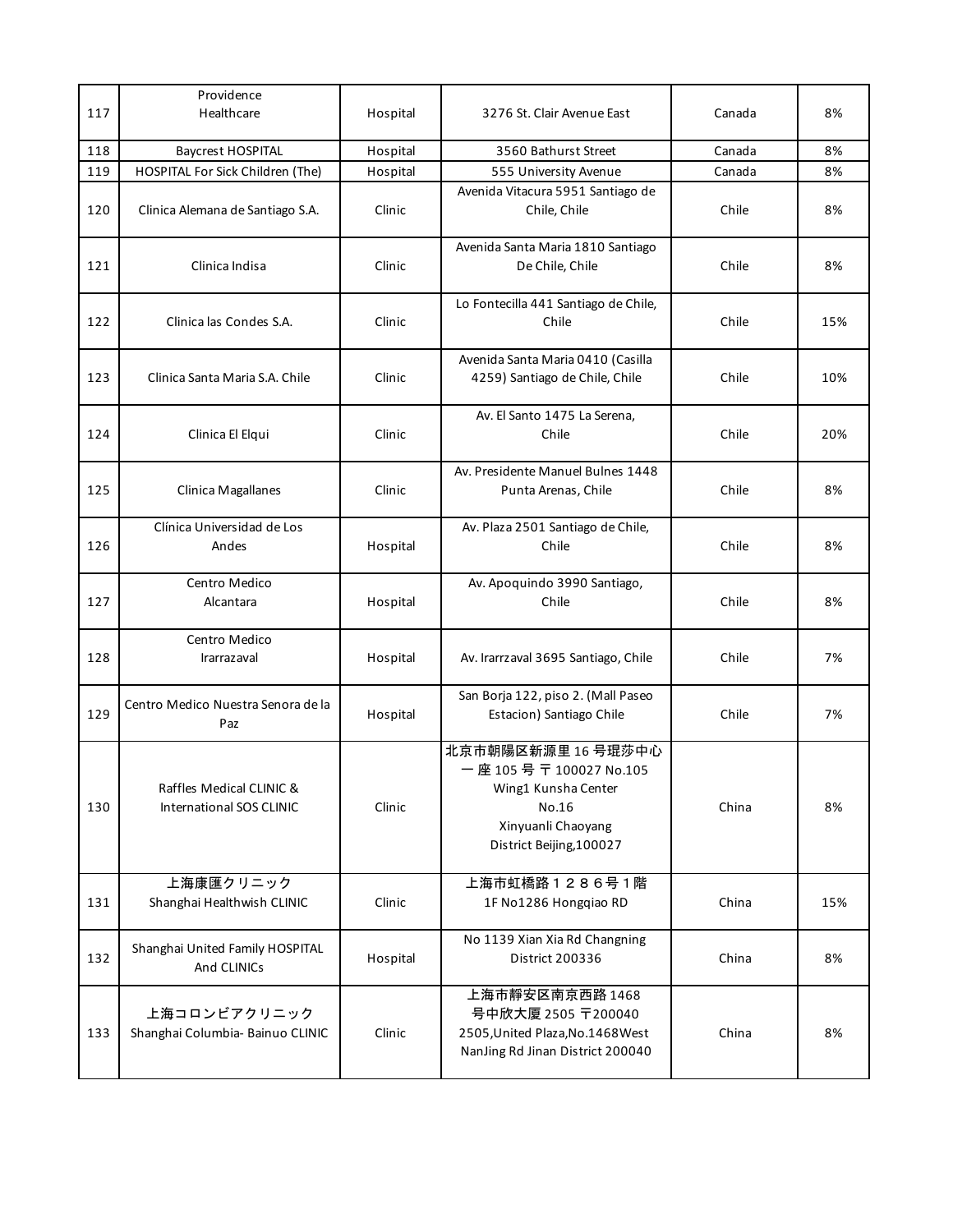| 134 | 復旦大学附属華山医<br>院<br>Shanghai<br>HuaShan<br><b>HOSPITAL of</b><br>Fudan<br>University | Hospital | 上海市静安区烏魯木斉中路 12<br>号〒200040<br>No.12 Wulumuqi Zhong Road Jingan<br>District Shanghai City 200040 | China    | 10% |
|-----|------------------------------------------------------------------------------------|----------|--------------------------------------------------------------------------------------------------|----------|-----|
| 135 | Shanghai Huadong HOSPITAL                                                          | Hospital | 2F No.5 Building No.221 West YanAn<br>Rd Jingan Shanghai 200040                                  | China    | 20% |
| 136 | Tsuen Wan Adventist HOSPITAL<br>荃灣港安医院                                             | Hospital | 199 Tsuen King Circle, Tsuen Wan,<br>New Territories, Hong Kong<br>新界荃灣荃景圍 199号                  | China    | 8%  |
| 137 | Dr. Stephanie Chow<br>周俊卿医師                                                        | Hospital | Rm 1304 Central Building, 3 Pedder<br>Street, Central, Hong Kong                                 | China    | 8%  |
| 138 | Children at 818<br>818 児科                                                          | Hospital | Suite 318, Central Building, 1 Pedder<br>Street, Central, Hong Kong<br>香港中環畢打街1号中建大廈318<br>室     | China    | 8%  |
| 139 | Raffles CLINIC -<br>Central<br>莱佛士医療中心-中環                                          | Clinic   | officious of the annul tower 1, 10.<br>18 Queen<br>香港中環皇后大道中 16-18<br>号新世界<br>大廈第一期6楼604室        | China    | 7%  |
| 140 | <b>Premier CLINIC</b><br>進匯医務中心                                                    | Clinic   | Suite 718-733, Central Building, 1<br>Pedder Steet, Central, Hong Kong<br>香港中環畢打街1号中建大厦 718-     | China    | 8%  |
| 141 | <b>Fundacion Santa Fe</b>                                                          | Hospital | Calle 116 #9-02 Bogota,<br>Colombia                                                              | Colombia | 15% |
| 142 | Promotora Medica Las Americas S.A.                                                 | Hospital | Diagonal 75B N. 2A-80/140 Medellin,<br>Colombia                                                  | Colombia | 10% |
| 143 | Fundación Cardiovascular De<br>Colombia                                            | Hospital | Carrera 14 Nº 98-73 Bogotá,<br>Colombia                                                          | Colombia | 20% |
| 144 | Clinica del Country                                                                | Clinic   | Carrera 16, 82-57 Bogotá,<br>Colombia                                                            | Colombia | 8%  |
| 145 | Fundacion Valle del Lili                                                           | Hospital | Carrera 98, 18-49 Cali,<br>Colombia                                                              | Colombia | 8%  |
| 146 | Centro Medico Imbanaco                                                             | Hospital | Carrera 38 BIS, 5B2-04 Cali, Colombia                                                            | Colombia | 8%  |
| 147 | Clinica Villareal                                                                  | Clinic   | Via San Luis, San Andres,<br>Colombia                                                            | Colombia | 7%  |
| 148 | Clinisanitas Medellin                                                              | Hospital | Calle 16 Sur N°44-08 Medellin,<br>Colombia                                                       | Colombia | 8%  |
| 149 | Clinisanitas Barranquilla                                                          | Hospital | Calle 85 N°50-37 Barranquilla,                                                                   | Colombia | 8%  |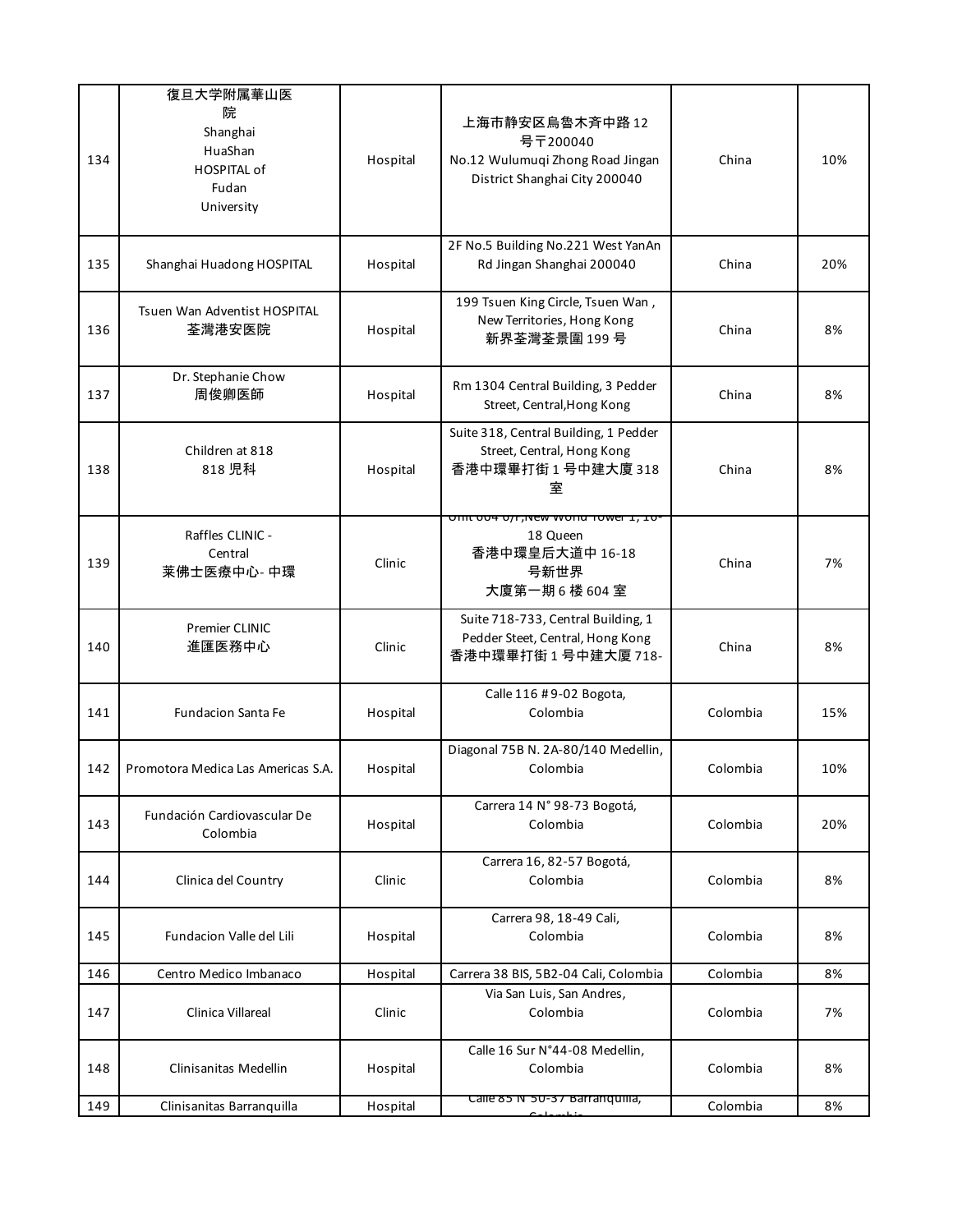| 150 | Clinisanitas Bucaramanga                                | Hospital | Carrea 26A #50-20 Bucaramanga,<br>Colombia                                                                     | Colombia  | 10% |
|-----|---------------------------------------------------------|----------|----------------------------------------------------------------------------------------------------------------|-----------|-----|
| 151 | <b>HOSPITAL Hotel La Católica</b>                       | Hospital | <u>san Antonio de Guadalupe,</u><br>Goicoechea,<br>frente a los Tribunales de Justicia San<br>Jose, Costa Rica | CostaRica | 10% |
| 152 | <b>HOSPITAL</b><br>Metropolitano Costa Rica             | Hospital | Calle 8 y 14San Jose Costa Rica                                                                                | CostaRica | 10% |
| 153 | <b>HOSPITAL CIMA San</b><br>José                        | Hospital | Autopista Prospero Fernandez S/N San<br>Jose, Costa Rica                                                       | CostaRica | 20% |
| 154 | LifeGuard Costa Rica                                    | Hospital | Del Banco Nacional Cobano, 100<br>metros este contiguo a Farmacia Amiga<br>Puntarenas, Costa Rica              | CostaRica | 10% |
| 155 | <b>Blue Medical/ CLINICas Escazu</b>                    | Clinic   | De la rotonda de Multiplaza Escazu,<br>300mts. Sur Centro Comercial, Plaza<br>Boulevard San Jose, Costa Rica   | CostaRica | 7%  |
| 156 | <b>HOSPITAL CLINICa</b>                                 | Hospital | PO Box 1307 - 1000 Calle Central y                                                                             | CostaRica | 10% |
| 157 | Sunce PolyCLINIC                                        | Clinic   | Trnjanska cesta, 108, Zagreb                                                                                   | Croatia   | 15% |
| 158 | Corluka CLINIC                                          | Clinic   | Mesnicka Str., 32, Zagreb                                                                                      | Croatia   | 15% |
| 159 | Central CLINICal HOSPITAL (KBC)                         | Hospital | Kispaticeva Str., 12, Zagreb                                                                                   | Croatia   | 10% |
| 160 | <b>KBC ZAGREB HOSPITAL Rebro</b>                        | Hospital | Šalata 2, 10000 Zagreb                                                                                         | Croatia   | 10% |
| 161 | HOSPITAL for infectious diseases Dr.<br>Fran Mihajlević | Hospital | Mirogojska 8, 10000 Zagreb                                                                                     | Croatia   | 10% |
| 162 | <b>CLINICal Centre Rebro</b>                            | Clinic   | Petrova 13, 10000 Zagreb                                                                                       | Croatia   | 10% |
| 163 | <b>CLINICal Centre Sestre Milosrdnice</b>               | Clinic   | Vinogradska cesta 29, 10000 Zagreb                                                                             | Croatia   | 10% |
| 164 | <b>HOSPITAL Sveti Duh</b>                               | Hospital | Sveti Duh 64, 10000 Zagreb                                                                                     | Croatia   | 20% |
| 165 | <b>CLINICal HOSPITAL</b><br>Split                       | Hospital | Spinciceva 1 Split 21 000,<br>Croatia                                                                          | Croatia   | 15% |
| 166 | Klinicka Bolnica<br>Osijek                              | Hospital | J. Huttlera 4 Osijek 31000,<br>Croatia                                                                         | Croatia   | 10% |
| 167 | Clínica Internacional Cira<br>García                    | Hospital | Ave. Lazaro e/ 18 y 20, Pya, La,<br>Cárdenas, Havana, CUBA                                                     | Cuba      | 7%  |
| 168 | <b>HOSPITAL Hermanos Ameijeiras</b>                     | Hospital | Calle San Lázaro No. 701 Ctro, Havana,<br><b>CUBA</b>                                                          | Cuba      | 15% |
| 169 | CLINICa Internacional Cienfuegos                        | Clinic   | <del>Calle 37 e/ z y 4-ruinta Gorua</del><br>Cienfuegos<br>Cuba                                                | Cuba      | 10% |
| 170 | CLINICa Internacional De                                | Clinic   | Calle 2da No 15 Guardalavaca Cuba                                                                              | Cuba      | 15% |
| 171 | <b>CLINICa Internacional De</b><br>Santa Maria          | Clinic   | Av Terrazas No 36 Havana Cuba                                                                                  | Cuba      | 15% |
| 172 | CLINICa Internacional Santiago De<br>Cuba               | Clinic   | Av Pujol esq calle 10 Santiago de Cuba<br>Cuba                                                                 | Cuba      | 10% |
|     |                                                         |          | Calle 60 y Primera Avenida Varadero                                                                            |           |     |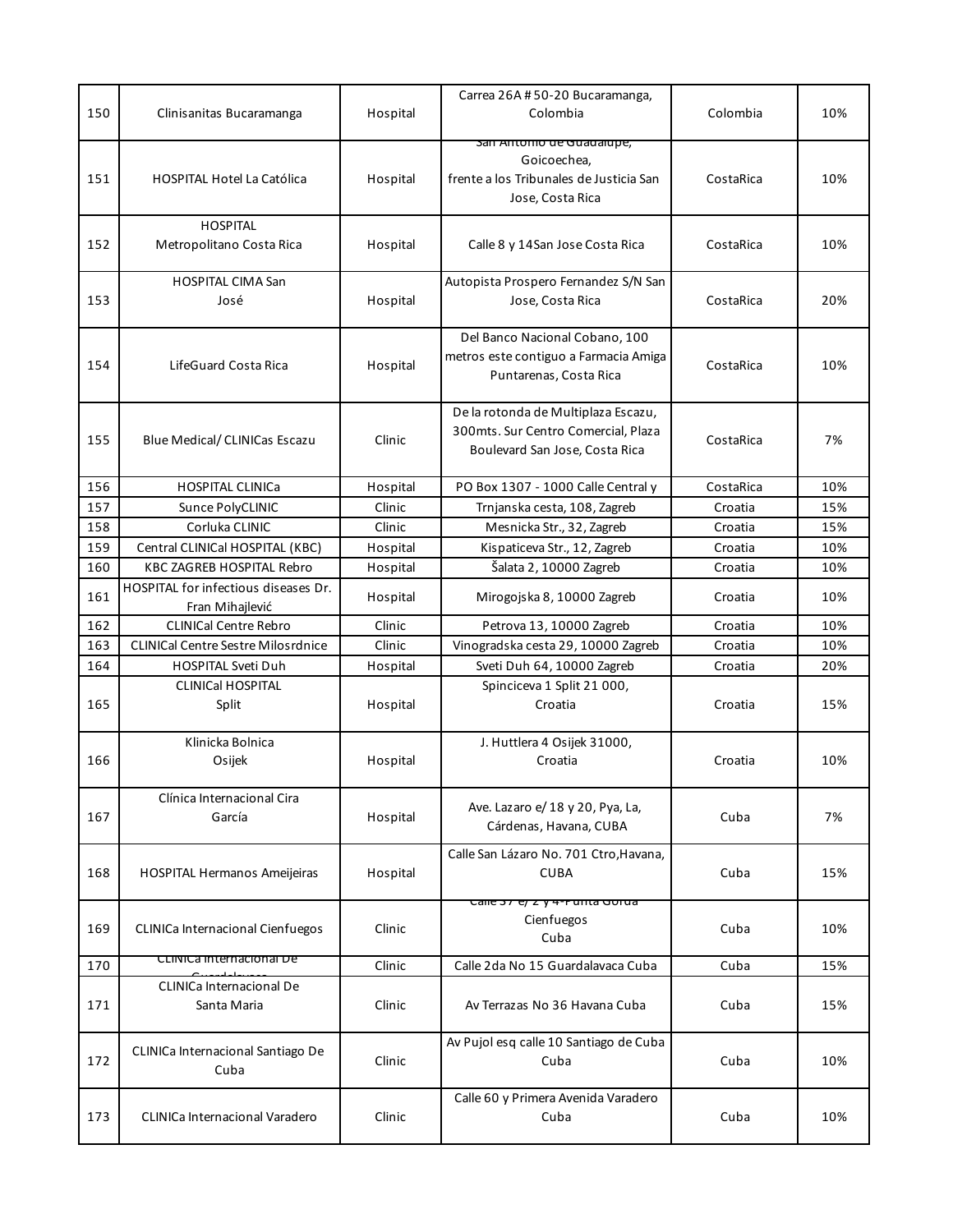| 174 | CLINICa Internacional de<br>Cayo                               | Clinic   | Largo Cayo Largo Havana Cuba                                                  | Cuba               | 20% |
|-----|----------------------------------------------------------------|----------|-------------------------------------------------------------------------------|--------------------|-----|
| 175 | <b>HOSPITAL General Saturnino Lora</b>                         | Hospital | Carretera Central Santiago de Cuba                                            | Cuba               | 10% |
| 176 | <b>HOSPITAL Provincial de</b><br>Camaguey                      | Hospital | Camaguey Havana Cuba                                                          | Cuba               | 10% |
| 177 | Motol University Hospital                                      | Hospital | V Úvalu 84, 150 06 Praha 5                                                    | Czech Republic     | 7%  |
| 178 | Unicare CLINIC                                                 | Clinic   | Na Dlouhém Lánu 11, 160 00 Prague 6                                           | Czech Republic     | 7%  |
| 179 | Nemocnice s poliklinikou<br>Praha Italska                      | Hospital | Italska 37, Prague, 120 00 (                                                  | Czech Republic     | 10% |
| 180 | MUDr. Andrej Laskevic, CSc.                                    | Hospital | Vitezne nam. 817/9, 160 00, Prague                                            | Czech Republic     | 10% |
| 181 | Evropske Centrum<br>Stomatologie,                              | Hospital | Purkynova 74/2, 11000,<br>Prague                                              | Czech Republic     | 15% |
| 182 | Ambulance pro deti a<br>dorost                                 | Hospital | V pristavu 1585/8, 17000,<br>Prague                                           | Czech Republic     | 10% |
| 183 | <b>CMC</b> in the Park                                         | Hospital | The Park V Parku 2308/8 (building<br>#3), Chodov Prague 148 00                | Czech Republic     | 10% |
| 184 | DC Mediscan - Chodov CLINIC                                    | Clinic   | Sustova 1930 Prague 11 148<br>00<br>Czech Republic Tel: +420<br>267090<br>811 | Czech Republic     | 20% |
| 185 | DC Mediscan - Stare                                            | Hospital | Mesto V Celnici 5 Prague 11<br>110 00<br>Czech Republic                       | Czech Republic     | 15% |
| 186 | Doctor International<br><b>CLINIC</b>                          | Clinic   | Vodickova 28 Prague                                                           | Czech Republic     | 10% |
| 187 | <b>Health Centre Prague</b>                                    | Hospital | Vodickova 28 Prague 1 Czech<br>Republic                                       | Czech Republic     | 7%  |
| 188 | <b>International Medical Services</b>                          | Hospital | Konevova 31 Prague 3 130<br>00<br>Czech Republic                              | Czech Republic     | 10% |
| 189 | Centro Medico Punta Cana<br>HOSPITAL General de la Plaza de la | Hospital | Avenida España 1 Bavaro,                                                      | Dominican Republic | 15% |
| 190 |                                                                | Hospital | Av Ortega y Gasse tSanto Domingo,<br>Alma Mater esquina Bolivar Santo         | Dominican Republic | 15% |
| 191 | Centro Cardio Renal Dr. Yunen                                  | Hospital |                                                                               | Dominican Republic | 7%  |
| 192 | Centro Medico Caribe Bavaro                                    | Hospital | Complejo Residencial Brisas Bavaro<br>Bavaro-Higuey                           | Dominican Republic | 10% |
| 193 | CLINICa Abreu Beller                                           | Clinic   | #42 esq. Av. Independencia Gazcue<br>Santo Domingo                            | Dominican Republic | 10% |
| 194 | Hospiten Bavaro                                                | Hospital | Carretera Higuey - Punta Cana<br>(500 metros Cruce de Veron) Playa            | Dominican Republic | 20% |
| 195 | Hospiten Santo Domingo                                         | Hospital | Alma Mater Esquina Bolivar, s/n Santo<br>Domingo                              | Dominican Republic | 10% |
| 196 | Jose Maria Cabral y Baez HOSPITAL                              | Hospital | Santiago Dominican Republic                                                   | Dominican Republic | 10% |
| 197 | CLINICa Pichincha                                              | Clinic   | La Mariscal Paez N22 160 y Veintimilla<br>Quito                               | Ecuado             | 15% |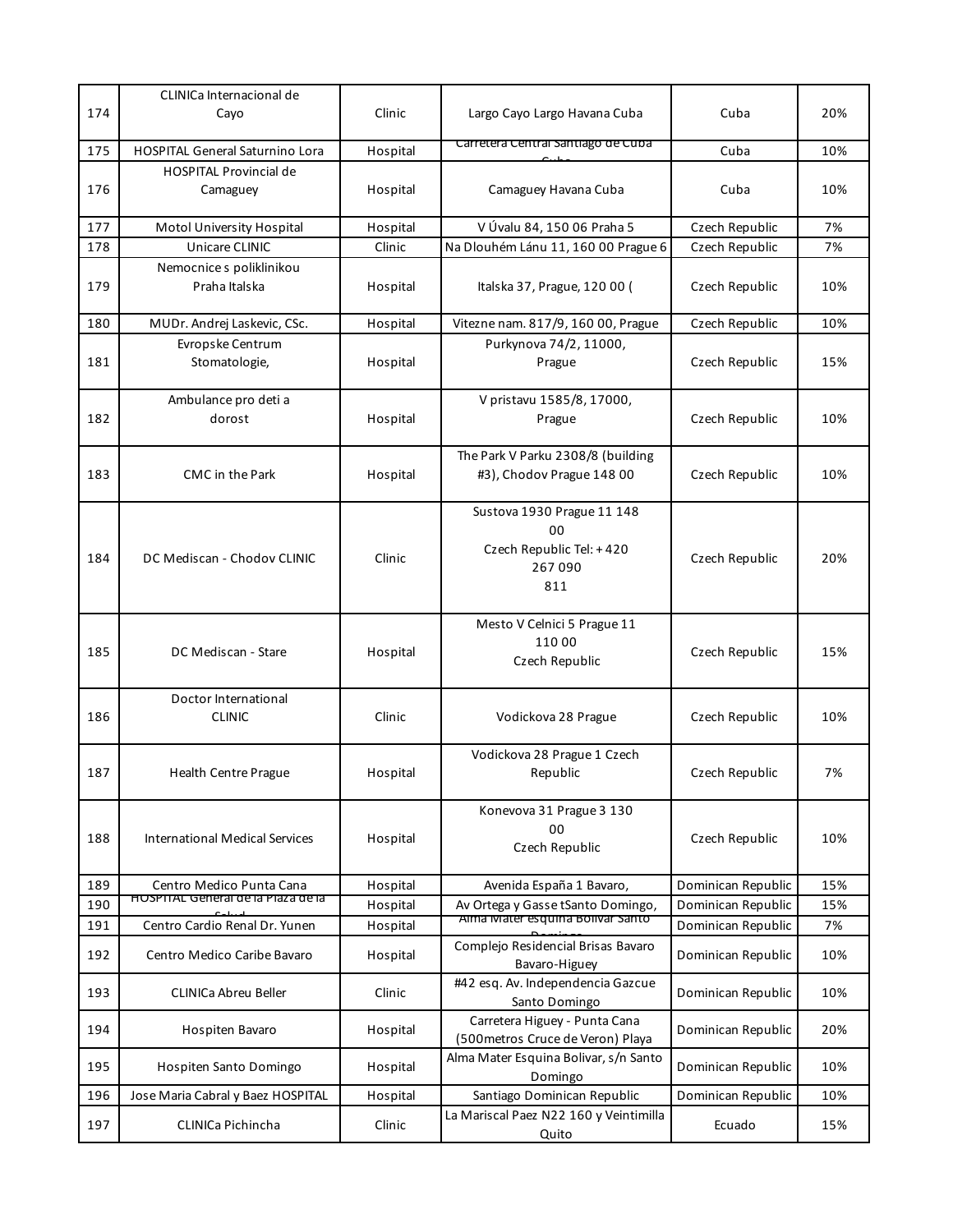| 198 | <b>HOSPITAL de los Valles</b>                  | Hospital | Av. Interoceanica km 12,5 y Av.<br>Florencia, Quito                                             | Ecuado   | 10% |
|-----|------------------------------------------------|----------|-------------------------------------------------------------------------------------------------|----------|-----|
| 199 | <b>HOSPITAL Metropolitano</b>                  | Hospital | Av. Mariana de Jesus s/n y Nicolas<br>Arteta, Quito                                             | Ecuado   | 10% |
| 200 | <b>HOSPITAL CLINICa Kennedy</b><br>Samborondon | Hospital | Samborondon Km 1 1/2, La Puntilla,<br>Samborondon                                               | Ecuado   | 10% |
| 201 | <b>CLINICa Alcivar</b>                         | Clinic   | Coronel 2301 and Azuay Guayaquil                                                                | Ecuado   | 7%  |
| 202 | CLINICa Guayaquil                              | Clinic   | padre aguirre 401 y general cordova<br>guayaquil<br>urdesa 1 era 1307 y costanero               | Ecuado   | 10% |
| 203 | clinica idrobo                                 | Clinic   |                                                                                                 | Ecuado   | 10% |
| 204 | clinica la merced                              | Clinic   | mejia 830 y cotopaxi quito                                                                      | Ecuado   | 10% |
| 205 | clinica latinoamericana                        | Clinic   | av. 3 nov. y unidad nacional cuenca                                                             | Ecuado   | 20% |
| 206 | clinica moderna                                | Clinic   | luis urdaneta 1402 y garcia moreno<br>guayaquil                                                 | Ecuado   | 10% |
| 207 | Day Case Surgeries El Basateen                 | Hospital | 63El Thalatheen Street - Behind Sayed<br>DarwishCairoGiza                                       | Egypt    | 7%  |
| 208 | Tabarak Hospital - Saft El Laban               | Hospital | 1El Moaatasem Bellah St. - El Tahrir<br>St.CairoGiza                                            | Egypt    | 7%  |
| 209 | Tabarak Hospital - Omraneya                    | Hospital | 50man St.CairoDokki                                                                             | Egypt    | 15% |
|     |                                                |          | 6El Tahrir St. - El Behoos Metro                                                                |          |     |
| 210 | Dar El Oyoun Hospital - Saft El Laban          | Hospital | StationCairoDokki                                                                               | Egypt    | 10% |
| 211 | Dar El Teb Hospital                            | Hospital | 12Adel Hussein Rostom St. (El Saraya<br>previously)CairoDokki<br>IZADDallah El Katib St. - Veny | Egypt    | 20% |
| 212 | Eye and Laser World Hospital - Dokki           | Hospital |                                                                                                 | Egypt    | 15% |
| 213 | Misr International Hospital                    | Hospital | Vini SquareCairoDokki                                                                           | Egypt    | 15% |
| 214 | El Katib Hospital                              | Hospital | 29Iran St. - from El Tahrir St. - Behind<br>Asd Ibn El Forat mosqueCairoDokki                   | Egypt    | 15% |
| 215 | El Shabraweshy Hospital                        | Hospital | 19Adel Hussien Rostom St. - Off Fini<br>SquareCairoDokki                                        | Egypt    | 7%  |
| 216 | El Rowad Hospital - Dokki                      | Hospital | 10Abd El Aziz Selim St. - from El<br>Thawra St. - Beside Shooting                               | Egypt    | 15% |
| 217 | <b>British Embassy Clinic</b>                  | Clinic   | Fikre Mariam Abatechan Street Addis<br>Ababa Ethiopia                                           | Ehiophia | 15% |
| 218 | Noble Higher Clinic                            | Clinic   | P.O. Box 2380 Addis Ababa, Ethiopia                                                             | Ehiophia | 7%  |
| 219 | East Tallinn Central Hospital                  | Hospital | Ravi 18, 10138 Tallinn                                                                          | Estonia  | 15% |
| 220 | West-Tallinn Central Hospital                  | Hospital | Paldiski mnt 68, 10617 Tallinn                                                                  | Estonia  | 15% |
| 221 | Estonian Cardio Center                         | Hospital | EE0108 Suutiste Tee 19 Tallinn                                                                  | Estonia  | 10% |
| 222 | Medicover Center Johvi                         | Hospital | Jaama 32 Johvi 41532 Estonia                                                                    | Estonia  | 20% |
| 223 | Medicover Cente rTallin                        | Hospital | Mustamae tee 5 Tallinn Estonia                                                                  | Estonia  | 15% |
| 224 | Medicover Center                               | Hospital | Tartu Riia 24a Tartu 51010                                                                      | Estonia  | 15% |
| 225 | Tallinn Central Children's Policlinic          | Clinic   | Ravi Street 27 Tallinn 10138 Estonia                                                            | Estonia  | 15% |
| 226 | CURE Ethiopia Children's Hospital              | Hospital | Hamle 19 Public Park, Addis Ababa,<br>Ethiopia                                                  | Ethiopia | 15% |
| 227 | St. Gabriel Hospital                           | Hospital | 22 Mazoria, infront of Awraris Hotel,<br>Bole Sub city, House No.376 U                          | Ethiopia | 15% |
| 228 | Helsinki University Hospital                   | Hospital | Tukholmankatu Str., 8                                                                           | Finland  | 15% |
| 229 | Terveystalo Clinic                             | Clinic   | Jaakonkatu Str., 3 B                                                                            | Finland  | 15% |
| 230 | Mehilainen Toolo Hospital                      | Hospital | Pohjoinen Hesperiankatu Str., 17 A                                                              | Finland  | 15% |
| 231 | Mehilainen Clinic                              | Clinic   | Siltasaarenkatu Str., 18A                                                                       | Finland  | 15% |
| 232 | Mehilainen Forum Clinic                        | Clinic   | Mannerheimintie Str., 20B                                                                       | Finland  | 15% |
| 233 | Ilkka Soini                                    | Hospital | Mannerheimintie 20 B, Helsinki                                                                  | Finland  | 10% |
| 234 | Etela-Karjala Central Hospital                 | Hospital | Lappeenranta 53130                                                                              | Finland  | 20% |
| 235 | Hakaniemen Clinic                              | Clinic   | Siltasaarenkatu 18A Helsinki 00530                                                              | Finland  | 7%  |
| 236 | Harma HOSPITAL                                 | Hospital | Kangasto 62370                                                                                  | Finland  | 15% |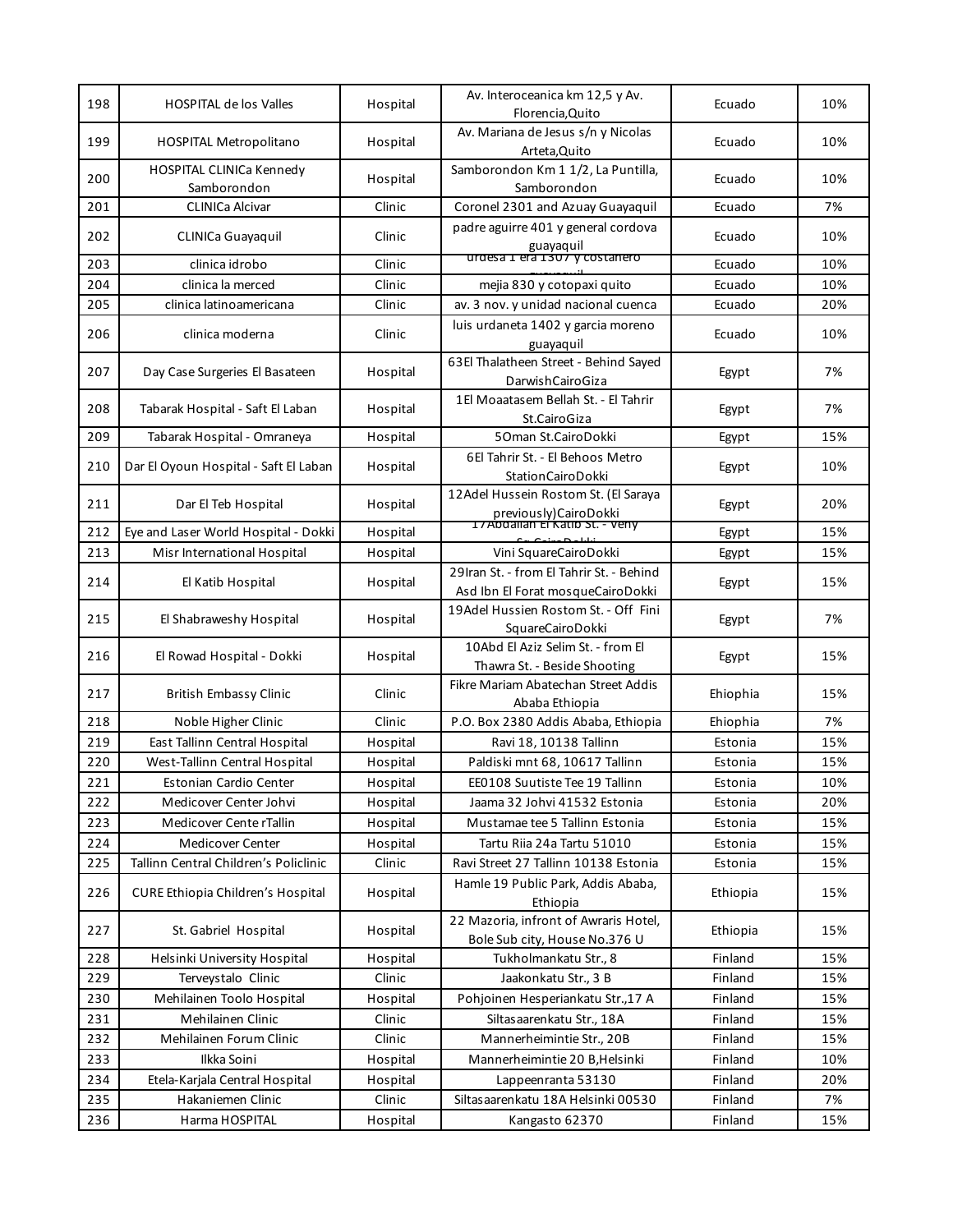| 237 | Kielotien Clinic                                   | Clinic        | Kielotie 7A Helsinki 01300                                                   | Finland   | 15% |
|-----|----------------------------------------------------|---------------|------------------------------------------------------------------------------|-----------|-----|
| 238 | Paris Hospital Foundations                         | Hospital      | 2, Rue de Bitche, 94200 Courbevoie                                           | France    | 15% |
| 239 | <b>GH Diaconesses Croix Saint-Simon</b>            | Hospital      | 12-18 Rue du Sergent Bauchat, 75012<br>Paris, France                         | France    | 7%  |
| 240 | American Hospital of Paris - General<br>Hospital   | Hospital      | 63 Boulevard Victor Hugo, 92200<br>Neuilly-sur-Seine, France                 | France    | 15% |
| 241 | Fondation A. De Rothschild                         | Hospital      | 25 rue Manin - 75019 Paris- France                                           | France    | 15% |
| 242 | Clinique de l'Alma-Urology, Surgery<br>and Dialyse | Hospital      | 166, rue de l'université - 75007 Paris,<br><b>FRANCE</b>                     | France    | 15% |
| 243 | Cimalilance vso - Renabilitation                   | Hospital      | 43 rue de verdun 91700 villiers sur                                          | France    | 10% |
| 244 | Centre Paris Sud - Rehabilitation<br>Center        | Hospital      | 167 rue Raymond LOSSERAND, 75014<br>Paris                                    | France    | 20% |
| 245 | Clinique du plateau - Rehabilitation<br>center     | Hospital      | 5/9 Rue des Carnets, 92140 Clamart,<br>France                                | France    | 15% |
| 246 | Pharmacie du Parc Monceau                          | Hospital      | 63 Rue de Courcelles, 75008 Paris                                            | France    | 7%  |
| 247 | Hôpital Foch                                       | Hospital      | 40 rue Worth, 92151 Suresnes                                                 | France    | 15% |
| 248 | Batumi Republic                                    | Hospital      | 2 Javakhishvili St, Batumi, Georgia                                          | Georgia   | 15% |
| 249 | Charité International Healthcare                   | Hospital      | Yerevan                                                                      | Germany   | 15% |
| 250 | Dr. Tarik Teter Dental Clinic                      | Dental Center | Mecklenburgische Str. 17, 10713<br>Berlin, Germany                           | Germany   | 15% |
| 251 | MEOCLINIC GmbH                                     | Clinic        | Friedrichstraße 71, 10117 Berlin                                             | Germany   | 15% |
| 252 | Vivantes International Medicine                    | Hospital      | AM Nordgraben 2, 13509 Berlin                                                | Germany   | 15% |
| 253 | <b>HELIOS Privatkliniken</b>                       | Hospital      | HELIOS Privatkliniken GmbH,<br>Friedrichstrasse 136, 10117 Berlin            | Germany   | 15% |
| 254 | <b>HELIOS Rosmann Klinik Breisach</b>              | Hospital      | Zeppelinstraße 37                                                            | Germany   | 10% |
| 255 | <b>HELIOS KIINIK TUT HEIZCHITUTEIE</b>             | Hospital      | Franz-Lust-Straße 30                                                         | Germany   | 20% |
| 256 | HELIOS Klinik Müllheim                             | Hospital      | Heliosweg                                                                    | Germany   | 15% |
| 257 | HELIOS Klinikum Pforzheim GmbH                     | Hospital      | Kanzlerstraße 2-6                                                            | Germany   | 15% |
| 258 | <b>HELIOS Klinik Rottweil</b>                      | Hospital      | Krankenhausstrasse 30                                                        | Germany   | 7%  |
| 259 | EuroCLINIC Children's HOSPITAL                     | Hospital      | Patisia, Lemesou 39-41 &<br>Acharnon20, 10446 20, 10446                      | Greece    | 15% |
| 260 | Henry Dynant HOSPITAL                              | Hospital      | Ellinoroson, Mesogeion Avenue 107,                                           | Greece    | 15% |
| 261 | Hygeia HOSPITAL                                    | Hospital      | Marousi, Erythrou Stavrou 4 &<br>Kifissias, 15123                            | Greece    | 12% |
| 262 | laso Children's HOSPITAL                           | Hospital      | Marousi, Kifisias Avenue 37-39,                                              | Greece    | 12% |
| 263 | laso General HOSPITAL                              | Hospital      | Cholargos, Mesogelon Avenue                                                  | Greece    | 12% |
| 264 | Mediterraneo HOSPITAL                              | Hospital      | Glyfada, Ilias 8-12, 16675                                                   | Greece    | 10% |
| 265 | Metropolitan HOSPITAL                              | Hospital      | Neo Faliro, Ethnarchou Makariou 9 &<br>El. Venizelou 1, 18547                | Greece    | 20% |
| 266 | Mitera Maternity & General<br><b>HOSPITAL</b>      | Hospital      | Marousi, Kifisias Avenie & Erythrou<br>Stavrou 6, 15123                      | Greece    | 12% |
| 267 | <b>Onassis Cardiac Surgery Center</b>              | Hospital      | 356 Sygrou Avenue Kallithea Athens<br>176 74, Greece                         | Greece    | 7%  |
| 268 | Paros CLINIC                                       | Clinic        | Parikia 84400 Paros, Greece                                                  | Greece    | 12% |
| 269 | Centro Medico Guatemala                            | Hospital      | 6ta. Avenida 3-47, Zona 10 Ciudad de<br>Guatemala, Guatemala                 | Guatemala | 15% |
| 270 | Amedesgua HOSPITAL                                 | Hospital      | 6 Avenue 8-71 zona 10 Guatemala,                                             | Guatemala | 12% |
| 271 | <b>HOSPITAL Angeles</b>                            | Hospital      | z Avenue 14-74 zona i Esquina                                                | Guatemala | 12% |
| 272 | HOSPITAL Bella Aurora                              | Hospital      | 10 Calle 2-31 Zona 14 Guatemala                                              | Guatemala | 12% |
| 273 | <b>HOSPITAL Privado</b>                            | Hospital      | Hermano Pedro Av El Desengano No<br>12A Antigua Guatemala                    | Guatemala | 12% |
| 274 | <b>HOSPITAL Santa Lucia</b>                        | Hospital      | Calzada Santa Lucia Sur 7 Guatemala                                          | Guatemala | 15% |
| 275 | <b>HOSPITAL Cemesa</b>                             | Hospital      | Colonia Altamira, 21 Calle A, Boulevard<br>del Sur, San Pedro Sula, Honduras | Honduras  | 12% |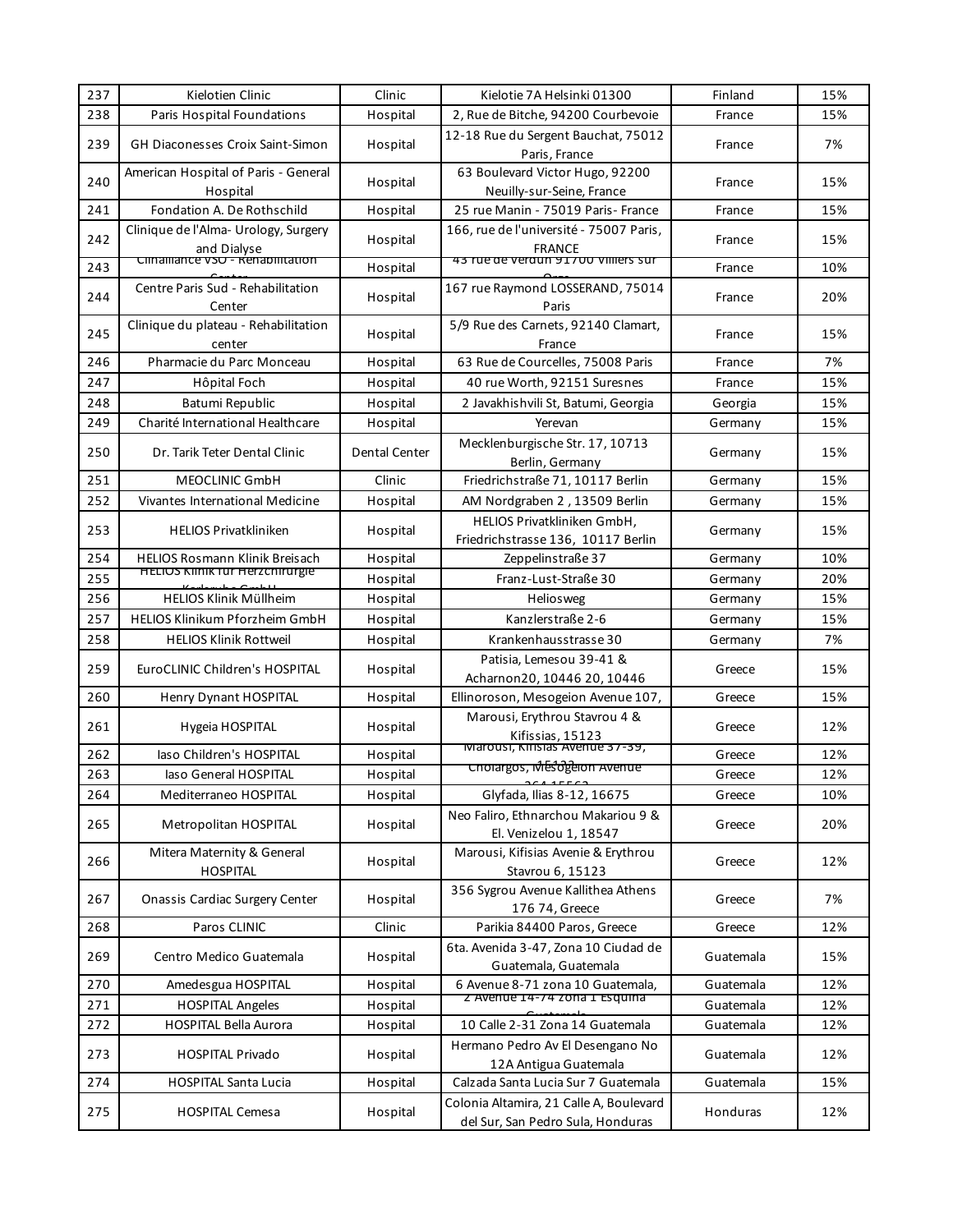| 276 | Centro Medico Hondureno                                        | Hospital | Calzada Santa Lucia Sur 7 Guatemala                                     | Honduras  | 12% |
|-----|----------------------------------------------------------------|----------|-------------------------------------------------------------------------|-----------|-----|
| 277 | <b>HOSPITAL CLINICa</b>                                        | Hospital | Bendana 17 Avenida S.O. 46 San                                          | Honduras  | 7%  |
|     |                                                                |          | Pedro Sula, Hondura                                                     |           |     |
| 278 | <b>HOSPITAL Vincente</b>                                       | Hospital | Ave. Morazan La Ceiba 33                                                | Honduras  | 12% |
| 279 | Swiss Premium Health Centre                                    | Hospital | Nagyenyed Str., 8-14, Budapest                                          | Hungary   | 12% |
| 280 | <b>Expat Medical CLINIC</b>                                    | Clinic   | Matyashegyi Str., 43, Budapest                                          | Hungary   | 10% |
| 281 | <b>FirstMed Centers</b>                                        | Hospital | Hattyu u., 14, Budapest                                                 | Hungary   | 20% |
| 282 | Róbert Kórház                                                  | Hospital | Lehel street 59. Budapest                                               | Hungary   | 12% |
| 283 | Affidea Hungary - Megyeri út<br>Afficea Hungary - Szent Margit | Hospital | Megyeri street 53. Budapest                                             | Hungary   | 15% |
| 284 | Arriaea Hungáry - vaci Greens                                  | Hospital | Bécsi street 132. Budapest                                              | Hungary   | 12% |
| 285 |                                                                | Hospital | Föveny street 4-6 Budapest                                              | Hungary   | 12% |
| 286 | Affidea Hungary - Nyírő Gyula Kórház                           | Hospital | Lehel street 59. Budapest                                               | Hungary   | 12% |
| 287 | Affidea Hungary - Mamut II.                                    | Hospital | Lövőház street 2-6. Budapest                                            | Hungary   | 12% |
| 288 | Affidea Hungary - Dózsa György út                              | Hospital | Dózsa György street 112. Budapest                                       | Hungary   | 7%  |
| 289 | Ram Raghu Hospital                                             | Hospital | Raghunath Nagar                                                         | India     | 15% |
| 290 | Alap Clinic & Nursing Home                                     | Hospital | #11, Sundervan Soc.Ushmanpura,<br>Opp. Gujarat Vidhyapith               | India     | 15% |
|     | Maxcure Hospitals (A Unit Of                                   |          | Survey No.78, Patrika Nagr Behind                                       |           |     |
| 291 | Sahrudaya Healthcare Pvt Ltd)                                  | Hospital | Cyber Tower, Opp Cyber Gateway                                          | India     | 8%  |
| 292 | Archana Hospitals Private Limited                              | Hospital | Sy. No:99A, 1-5 6/AH Beside Church                                      | India     | 8%  |
| 293 | Dr.Agarwal Eye Hospital, Kukatpally                            | Hospital | Vijaya Sai Towers, Ground Floor,                                        | India     | 15% |
|     | Safalya Fertility And Medical Care                             |          | 9/26, Safalya, Salunke Mala Aamrai                                      |           |     |
| 294 | Centre                                                         | Hospital | Road, Near Mahasatta Office                                             | India     | 8%  |
| 295 | Rg Stone Urology(C/O Hira Mongi<br>Navneet Hospital)           | Hospital | Valdi Ladha Road                                                        | India     | 7%  |
| 296 | Hira Mongi Navneet Hospital                                    | Hospital | Vali Ladha Road Near Lions Club Of<br>Mulund                            | India     | 8%  |
| 297 | Apex Hospitals                                                 | Hospital | Veena Nagar, Phase II, Near Swapna<br>Nagari Tulsi Pipeline             | India     | 10% |
| 298 | P.D. Hinduja National Hospital &<br>Medical Research Centre    | Hospital | Veer Savarkar Marg                                                      | India     | 20% |
| 299 | Vision Eye Centre                                              | Hospital | #12/27, West Patel Nagar                                                | India     | 8%  |
| 300 | Swasthik Hospital                                              | Hospital | #14, Gopal Nagar                                                        | India     | 8%  |
| 301 | Amruta Pediacare Pvt. Ltd.                                     | Hospital | 150 Feet Ring Road Near Raiya Circle                                    | India     | 7%  |
| 302 | Ashirwad Hospital                                              | Hospital | 150 Feet Ring Road, Mardi Main road<br>crossing                         | India     | 8%  |
| 303 | Dr.Goyal S Children & General                                  | Hospital | B-1,2,3, EC-36 Evershine City                                           | India     | 15% |
| 304 | Ravi Surgical Nursing Home                                     | Hospital | B-1to B-5, Kedarnath Building, Opp.<br>52 Jinalaya 60ft, Road           | India     | 10% |
| 305 | <b>City Cancer Centre</b>                                      | Hospital | Suryaraopet                                                             | India     | 20% |
| 306 | Vijetha Hospitals                                              | Hospital | Suryaraopet Eluru Road,                                                 | India     | 15% |
| 307 | Queen'S Nri Hospital                                           | Hospital | 50-53-14, Gurudwara Lane<br>Seethammadhara                              | India     | 7%  |
| 308 | Raghavendra Hospital                                           | Hospital | Balayya Sastry Layout                                                   | India     | 15% |
|     |                                                                |          | Jl. Jend. Gatot Subroto Kav. 59 South                                   |           |     |
| 309 | Medistra HOSPITAL and Medikaloka                               | Hospital | Jakarta 12950                                                           | Indonesia | 12% |
| 310 | Bali International CLINIC Jalan                                | Clinic   | By Pass Ngurah Rai No. 100X Kuta Bali<br>80361, Indonesia               | Indonesia | 7%  |
| 311 | <b>Bio Medi Centre</b>                                         | Hospital | JI. MH Thamrin Blok B17 Ruko Union-<br>Lippo Cikarang Bekasi, Indonesia | Indonesia | 12% |
| 312 | <b>CLINIC Hosana Medika</b>                                    | Clinic   | Cibitung Teuku Umar No19 Cibitung<br>Bekasi Indonesia                   | Indonesia | 15% |
| 313 | <b>CLINIC Hosana Medika</b>                                    | Clinic   | Jababeka Kws Industri Jababeka B8<br>Cikarang Bekasi Indonesia          | Indonesia | 12% |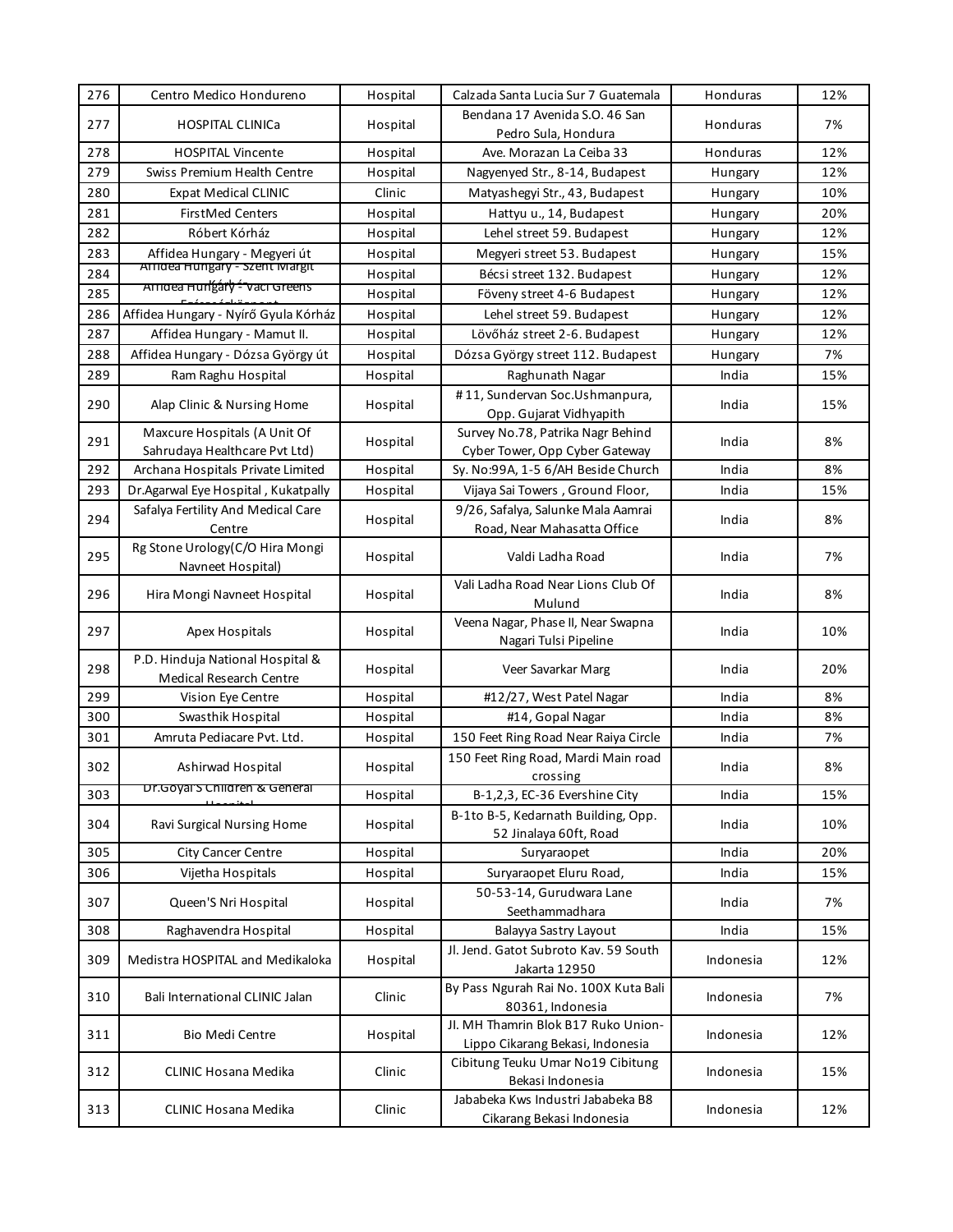|     |                                 |          | Lippo Cikarang Ruko Thamrin Blok C                        |               |     |
|-----|---------------------------------|----------|-----------------------------------------------------------|---------------|-----|
| 314 | CLINIC Hosana Medika            | Clinic   | No 3 Lippo Cikarang Bekasi Indonesia                      | Indonesia     | 12% |
| 315 | <b>CLINIC Hosana Medika</b>     | Clinic   | Tambun Jl. Sultan Hasanudin No 149                        | Indonesia     | 20% |
|     |                                 |          | Tambun Bekasi Indonesia                                   |               |     |
| 316 | International Medical CLINIC    | Clinic   | Bali Pt. Abhaya Eka Astiti Jalan Bypass                   | Indonesia     | 7%  |
|     |                                 |          | Ngurah Rai 24X Kuta Bali 80361                            |               |     |
| 317 | Kimia Farma CLINIC              | Clinic   | Jl. Diponegoro No.125 Denpasar Bali                       | Indonesia     | 20% |
|     |                                 |          | Indonesia                                                 |               |     |
| 318 | Klinik Amanah                   | Hospital | Jl. Raya Cibanteng Babengket Ciampea<br>Bogor, Indonesia  | Indonesia     | 15% |
| 319 | Nikan HOSPITAL                  | Hospital | Bahman 22 St., Aghdasiyeh Sq., Tehran                     | Iran          | 15% |
| 320 | Iran Mehr HOSPITAL              | Hospital | Shariati Ave- Gholhak- Tehran                             | Iran          | 20% |
| 321 | Farmaniyeh Hopsital             | Hospital | No.14- Farmaniyeh Ave- Tehran                             | Iran          | 7%  |
|     |                                 |          | Gol-e Nabi (Ketabi) St., Zarrabkhaneh                     |               |     |
| 322 | Negah Eye HOSPITAL              | Hospital | Intersection, Shariati St., Tehran                        | Iran          | 20% |
| 323 | Ali Asghar Children's HOSPITAL  | Hospital | Zafar St.(dastgerdi)-Tehran                               | Iran          | 10% |
|     |                                 |          | Sharifi Manesh St., Poule Roomi Ave,                      |               |     |
| 324 | Akhtar Orthopedic HOSPITAL      | Hospital | Shariati St., Teharn, Iran.                               | Iran          | 20% |
| 325 | Day General HOSPITAL            | Hospital | vall Asr Avenue Tavanır Tehran 14348,                     | Iran          | 15% |
|     |                                 |          | Building 7th Floor Keshvarz Boulevard                     |               |     |
| 326 | lamat Center Physicians         | Hospital | Tehera Tehran Iran                                        | Iran          | 20% |
| 327 | Mohammadi HOSPITAL              | Hospital | Hormozgan Province, Bandar Abbas                          | Iran          | 20% |
| 328 | Khalij Fars HOSPITAL            | Hospital | liran, Hormozgan Province, Bandar                         | Iran          | 20% |
|     |                                 |          | MOWASAT HOSPITALMESHRAK,                                  |               | 7%  |
| 329 | German Medical Center           | Hospital | ALFAJER CROSS ROADAl-BasraAl-Basra                        | Iraq          |     |
| 330 | MOOSAWI HOSPITAL                | Hospital | <b>MALIK MAHMOUD CIRCLE STREETAI-</b>                     | Iraq          | 7%  |
|     |                                 |          | SulaimanyaAl-Sulaimanya                                   |               |     |
| 331 | MOWASAT HOSPITAL                | Hospital | Infront of Scorpion CircleAl-                             | Iraq          | 20% |
|     |                                 |          | KhasrawiahBabel                                           |               |     |
| 332 | AL FAROUQ MEDICAL CENTER        | Hospital | <b>DAHWI</b>                                              | Iraq          | 15% |
|     |                                 |          | HOSPITALHARITHIAAlharithiahBaghdad                        |               |     |
| 333 | Al-Salam Hospital               | Hospital | العطيفية - الكرخAlkarakhBaghdad                           | Iraq          | 20% |
| 334 | DAHAWI HOSPITAL                 | Hospital | Infront of Dar Alnaja HospitalBagdad -                    | Iraq          | 15% |
|     |                                 |          | Sahat Alwatheq Baghdad<br><b>OWNKARADAH DAKHEL STREET</b> |               |     |
| 335 | Alqimma Surgical Hospital       | Hospital | NUMBER 14Bagdad - Al-karadah                              | Iraq          | 7%  |
| 336 | International Medical Center    | Hospital | Al-DhoukDhouk                                             | Iraq          | 20% |
| 337 | RAHEBAT HOSPITAL                | Hospital | 40th Street - Hay AlshurtaErbilErbil                      | Iraq          | 20% |
| 338 | Vajeen Hospital                 | Hospital | KurdistanErbilErbil                                       | Iraq          | 7%  |
|     |                                 |          | Kiryat Hadassah, pob 12000.                               |               |     |
| 339 | Hadassa Hospital                | Hospital | Jerusalem, 91120, Israel                                  | <b>Israel</b> | 20% |
| 340 | Manor Medical Center            | Hospital | Habarzel St 26, Tel AVIV-Yafo, 67891,                     | <b>Israel</b> | 10% |
|     |                                 |          | 7 Ramat-Yam Street, Herzliya-on-Sea                       |               |     |
| 341 | Harzliya Medical center         | Hospital | 46851, Israel                                             | <b>Israel</b> | 20% |
|     | SHEBA MEDICAL CENTER TEL        |          | Sheba Medical Center Hospital-Tel                         |               |     |
| 342 | <b>HASHOMER</b>                 | Hospital | Hashomer                                                  | <b>Israel</b> | 20% |
|     |                                 |          | Retsif Herbert Samuel St 46, Tel Aviv-                    |               |     |
| 343 | Tel Aviv Medical Center         | Hospital | Yafo, Israel                                              | <b>Israel</b> | 20% |
|     |                                 |          | PO Box 21 Nahariya 22100 zip                              |               |     |
| 344 | Galilee Medical Center          | Hospital | code, Location: Route 89 Nahariya-                        | <b>Israel</b> | 20% |
|     |                                 |          | Cabri (opposite Moshav Ben Ami)                           |               |     |
| 345 | Ichilov HOSPITAL                | Hospital | 6 Weizman St., Tel Aviv                                   | <b>Israel</b> | 7%  |
| 346 | Sheba (Tel Ha- Shomer) HOSPITAL | Hospital | 1 Emek Ha'ella St., Ramat Gan                             | <b>Israel</b> | 7%  |
| 347 | Assuta HOSPITAL                 | Hospital | 20 Ha'barzal St., Ramat HaHayal                           | <b>Israel</b> | 20% |
| 348 | <b>Basel Heights CLINIC</b>     | Clinic   | 35 Basel Street Tel Aviv 62744, Israel                    | <b>Israel</b> | 20% |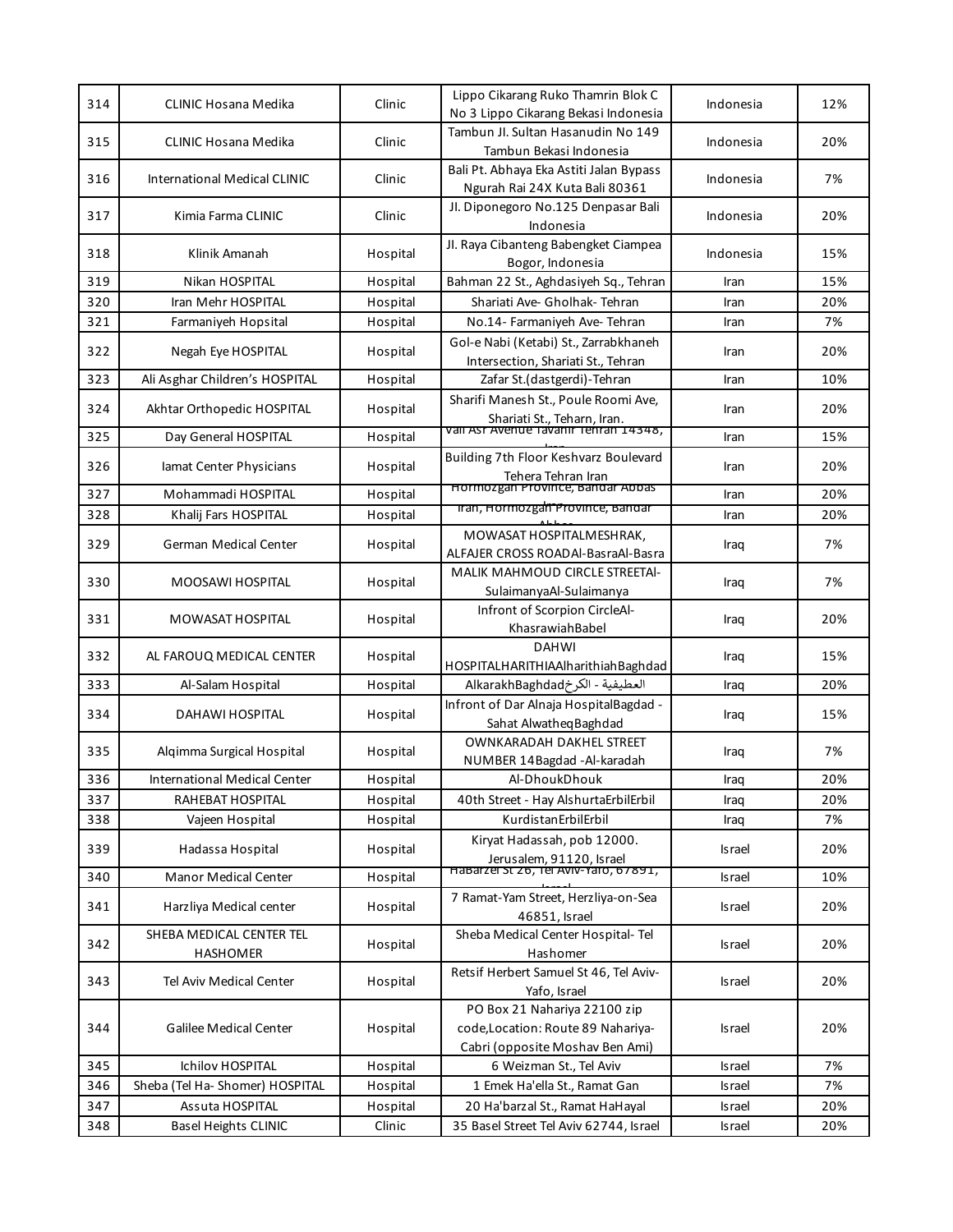| 349 | Porta Sole                          | Hospital | Piazza Rossi Scotti, 10, 06122 Perugia                                       | Italy   | 20% |
|-----|-------------------------------------|----------|------------------------------------------------------------------------------|---------|-----|
| 350 | Casa di Cura "Madonna Della Salute" | Hospital | Via Nicola Badaloni Uomo Politico<br>Medico Insigne, 25, 45014 Porto Viro    | Italy   | 15% |
| 351 | SANIDENT                            | Hospital | Via Luigi Settembrini, 6, 20124 Milano                                       | Italy   | 15% |
| 352 | Anthea srl Via                      | Hospital | Camillo Rosalba 35-37 Bari 70124<br>Italy Tel: $+39$                         | Italy   | 20% |
| 353 | C.O.T. spa                          | Hospital | Via Ducezio 1 Messina 98124 Italy C.<br>Ebolitano spa Via Vicinale del Bosco | Italy   | 15% |
| 354 | Campolongo HOSPITAL                 | Hospital | C. Ebolitano spa Via Vicinale del Bosco                                      | Italy   | 20% |
| 355 | Candela spa                         | Hospital | Via Valerio Villareale n. 54 Palermo<br>90141 Italy                          | Italy   | 7%  |
| 356 | Casa Del Sole srl                   | Hospital | Via G Paone 58 Formia 4023, Italy                                            | Italy   | 20% |
| 357 | Cellini spa                         | Hospital | Via Cellini 5 Torino 10126, Italy                                            | Italy   | 15% |
| 358 | Citta' Di Milano spa                | Hospital | Via Lamarmora 10 Milano 20122 Italy                                          | Italy   | 15% |
| 359 | Jikei University HOSPITAL           | Hospital | 3-19-18 Nishishinbashi, Minato- ku                                           | Japan   | 15% |
| 360 | <b>Toranomon HOSPITAL</b>           | Hospital | 2-2-2 Toranomon, Minato-ku                                                   | Japan   | 20% |
|     |                                     |          | Midtown Tower 6F, 9-7-1 Akasaka,                                             |         |     |
| 361 | Tokyo Midtown CLINIC                | Clinic   | Minato-ku                                                                    | Japan   | 20% |
| 362 | Tokyo Medical And Surgical CLINIC   | Clinic   | 32 Shiba koen bldg 2F, 3-4-30 Shiba-<br>koen, Minato-ku                      | Japan   | 7%  |
| 363 | Hiroo International CLINIC          | Clinic   | BARBIZON34 Bldg 7F, 4-14-6<br>Minamiazabu, Minato-ku                         | Japan   | 10% |
| 364 | <b>Bluff CLINIC</b>                 | Clinic   | 82 Yamate-Cho Naka-ku Yokohama<br>231, Japan                                 | Japan   | 20% |
| 365 | Aiiku HOSPITAL                      | Hospital | 5-6-8 Minami-Azabudai Minato- ku<br>Tokyo, Japan                             | Japan   | 20% |
| 366 | Ikuryo CLINIC                       | Clinic   | 1-1-5 2F, Kamimeguro Meguro Ward<br>Tokyo 153-0051, Japan                    | Japan   | 20% |
| 367 | International Keiyu HOSPITAL        | Hospital | 3-7-3 Minatomirai Nishi-ku<br>Yokohama-shi 220-0012 Japan                    | Japan   | 20% |
| 368 | King CLINIC Olympia Annex           | Clinic   | 4F 6-31-21 Jingumae Shibuya Ku<br>Tokyo 150 0001 Japan                       | Japan   | 7%  |
| 369 | Al-Bayader Specialist Hospital      | Hospital | 8th CircleAl-BayaderAMMAN                                                    | Jordan  | 20% |
| 370 | Dar Al Salam Hospital               | Hospital | Alhuria Street - Alhwyan circileAl-<br>MqabalainAMMAN                        | Jordan  | 20% |
| 371 | Philadephia Hospital                | Hospital | <i><b>IRadio &amp; Television StreetAl-</b></i><br>MqabalainAMMAN            | Jordan  | 7%  |
| 372 | Dr.Ahmad Alhamaydeh Hospital        | Hospital | alkanadi street wadi sagraAl-<br>ShmaisaniAMMAN                              | Jordan  | 20% |
| 373 | .Al-Hannan General Hospital         | Hospital | Queen Alia streetAl-ShmaisaniAMMAN                                           | Jordan  | 20% |
| 374 | Istishari Hospital                  | Hospital | 200bada Bin Al-Samet StreetAl-<br>ShmaisaniAMMAN                             | Jordan  | 10% |
| 375 | Palestine Hospital                  | Hospital | Jaber Bin Hayyan StreetAl-<br>ShmaisaniAMMAN                                 | Jordan  | 20% |
| 376 | Shmesani Hospital                   | Hospital | Infront of Mufti DepartmentJordan<br>StreetArajanAMMAN                       | Jordan  | 20% |
| 377 | <b>Speciality Hospital</b>          | Hospital | Almadinan Altbelan                                                           | Jordan  | 10% |
| 378 | Royal hospital                      | Hospital | Down TownDown TownAMMAN                                                      | Jordan  | 10% |
| 379 | AL FAROUK PHARMACY                  | Pharmacy | AL FANNIAH FOR ENG BLDG.EAST<br>BOULEVARDSAIDASOUTH                          | Lebanon | 10% |
| 380 | AL KAMAL PHARMACY                   | Pharmacy | ABDEL MAJID KHALIL BAZZIMAIN<br>ST.SOUQ EL GHARBMT LEBANON                   | Lebanon | 20% |
| 381 | AL SARAY PHARMACY                   | Pharmacy | JOSEPH HOWAYECK BLDG.DORA<br>ST.BATROUNNORTH                                 | Lebanon | 10% |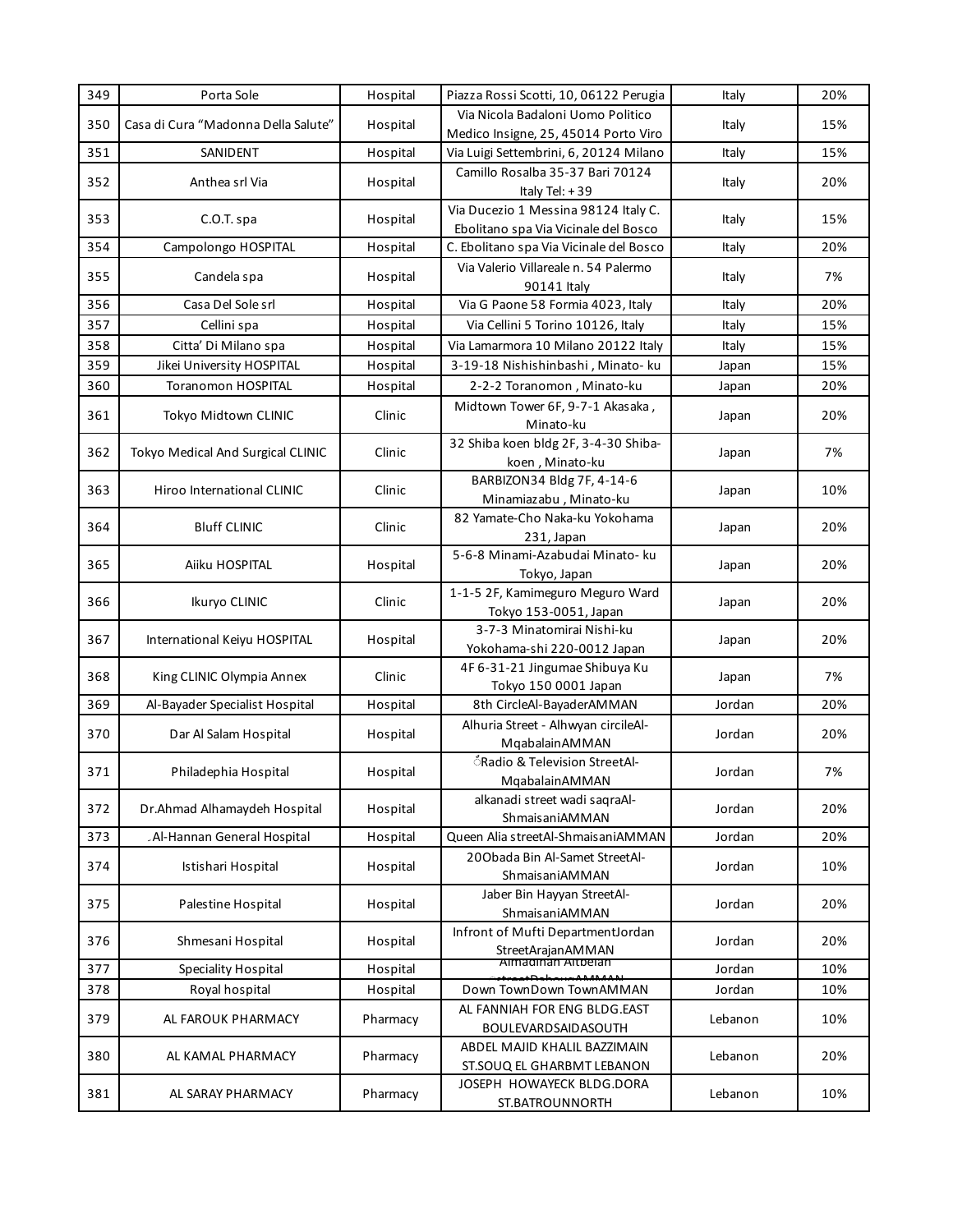| 382 | BLUE'N WHITE PHARMACY                         | Pharmacy | NEAR CLINIQUE DU LEVANT<br><b>HOSPITALMAIN STREETHORCH</b>                                                        | Lebanon  | 10% |
|-----|-----------------------------------------------|----------|-------------------------------------------------------------------------------------------------------------------|----------|-----|
| 383 | DAGHER PHARMACY                               | Pharmacy | <b>TABETMT LEBANON</b><br>AL JAWHARA BLDG.GHOBEIRY MAIN<br>ROADCHIYAHMT LEBANON                                   | Lebanon  | 10% |
| 384 | DU LEVANT PHARMACY                            | Pharmacy | LASTRA BLDGSTATE SECURITY<br>ST.DEKOUANEMT LEBANON                                                                | Lebanon  | 7%  |
| 385 | <b>FATEN PHARMACY</b>                         | Pharmacy | AL HELOU BLDG.HIGH<br>WAYKHALDEMT LEBANON                                                                         | Lebanon  | 15% |
| 386 | <b>GET WELL PHARMACY</b>                      | Pharmacy | FRANCIS FRANCIS BLDG.JEITA - AIN EL<br>RIHANIZOUQ MOSBEHMT LEBANON                                                | Lebanon  | 10% |
| 387 | <b>HARB PHARMACY -</b><br>KHALDE(MOF#446795)  | Pharmacy | ABI NADER BLDG.ZOUK MIKAYEL<br>MAIN ROADZOUQ MKAYELMT                                                             | Lebanon  | 10% |
| 388 | <b>HEALTH LINE PHARMACY (MOF#</b><br>1381604) | Pharmacy | MOUDABER CENTERJOUNIEH<br>HIGHWAY FACING FOUAD CHEHEB<br>STADEJOUNIEHMT LEBANON                                   | Lebanon  | 7%  |
| 389 | Norvic International Hospital                 | Hospital | Kathmandu 44617, Nepal                                                                                            | Nepal    | 10% |
| 390 | Om Hospital & Research Centre                 | Hospital | Chabhii Sadak, Kathmandu 44602,                                                                                   | Nepal    | 15% |
| 391 | Kathmandu Cancer Center                       | Hospital | Tathali-2, Nala Road 19561, Nepal                                                                                 | Nepal    | 15% |
| 392 | Tranquility Hospital And Research<br>Center   | Hospital | Psyhiatric Hospital, Satdobato-<br>Godavari Rd Khumaltar-Hattiban<br>Oralo, Patan 44700, Nepal                    | Nepal    | 10% |
| 393 | Nepal Mediciti                                | Hospital | Nakhkhu Ukalo Road, Nakhkhu Patan,<br>Karyabinayak 44600, Nepal                                                   | Nepal    | 10% |
| 394 | <b>Manipal Teaching</b>                       | Hospital | Pokhara 33700, Nepal                                                                                              | Nepal    | 7%  |
| 395 | <b>Metrocity Hospital</b>                     | Hospital | Prithvi Chowk Rd, Pokhara 33700,                                                                                  | Nepal    | 10% |
| 396 | <b>B &amp; B Hospital</b>                     | Hospital | Khudunabari 57300, Nepal                                                                                          | Nepal    | 10% |
| 397 | Al Shatti Hospital                            | Hospital | Po Box 956 Al Khuwair 133 Oman                                                                                    | Oman     | 20% |
| 398 | <b>Gulf Clinic Behind Sabco Centre</b>        | Clinic   | P.O. Box 471 Mina Al Fahal 116 Oman                                                                               | Oman     | 10% |
| 399 | Hatat House Polyclinic                        | Clinic   | PO Box 1475 Ruwi 112 Oman                                                                                         | Oman     | 10% |
| 400 | <b>Muscat Private</b>                         | Hospital | P.O. Box 79 Bausher Street                                                                                        | Oman     | 10% |
| 401 | Al Shatti Hospital                            | Hospital | Po Box 956 Al Khuwair 133 Oman                                                                                    | Oman     | 10% |
| 402 | <b>Gulf Clinic Behind Sabco Centre</b>        | Clinic   | P.O. Box 471 Mina Al Fahal 116 Oman                                                                               | Oman     | 15% |
| 403 | <b>Hatat House Polyclinic</b>                 | Clinic   | PO Box 1475 Ruwi 112 Oman                                                                                         | Oman     | 15% |
| 404 | <b>Muscat Private</b>                         | Hospital | P.O. Box 79 Bausher Street                                                                                        | Oman     | 10% |
| 405 | Lahore Medicare Eye Center                    | Hospital | Qadafi Stadium« 41 A Ferozepur Road,<br>Abu Bakar Block Garden Town, Lahore,<br>Punjab, Pakistan                  | Pakistan | 10% |
| 406 | <b>Faisal Hospital</b>                        | Hospital | 23 B, Faysal Town, Abul-Ul-Asphani<br>Road، Block A Faisal Town, Lahore,<br>Punjab, Pakistan                      | Pakistan | 10% |
| 407 | O M C Hospital                                | Hospital | 15 Opposite Kinnard College ، Jail<br>Road, Shadman 2 Shadman, Lahore,<br>Punjab, Pakistan                        | Pakistan | 10% |
| 408 | Fatima Memorial Hospital                      | Hospital | Shadman Rd, Ichhra Lahore, Punjab<br>54000, Pakistan                                                              | Pakistan | 20% |
| 409 | Mid City Hospital                             | Hospital | Opposite Kinaird College، 3-A، Jail<br>Road, Side Road, Shadman II Shadman<br>2 Shadman, Lahore, Punjab, Pakistan | Pakistan | 7%  |
| 410 | Lahore Medical City Hospital                  | Hospital | 2 Usmani Rd, Tariq Block Aurangzeb<br>Block Garden Town, Lahore, Punjab<br>54000, Pakistan                        | Pakistan | 10% |
| 411 | LIFE LINE HOSPTAL                             | Hospital | Building # 462, 463, Khokhar Chowk<br>Block G 3 Phase 2 Johar Town«,<br>Lahore, Punjab 54000, Pakistan            | Pakistan | 10% |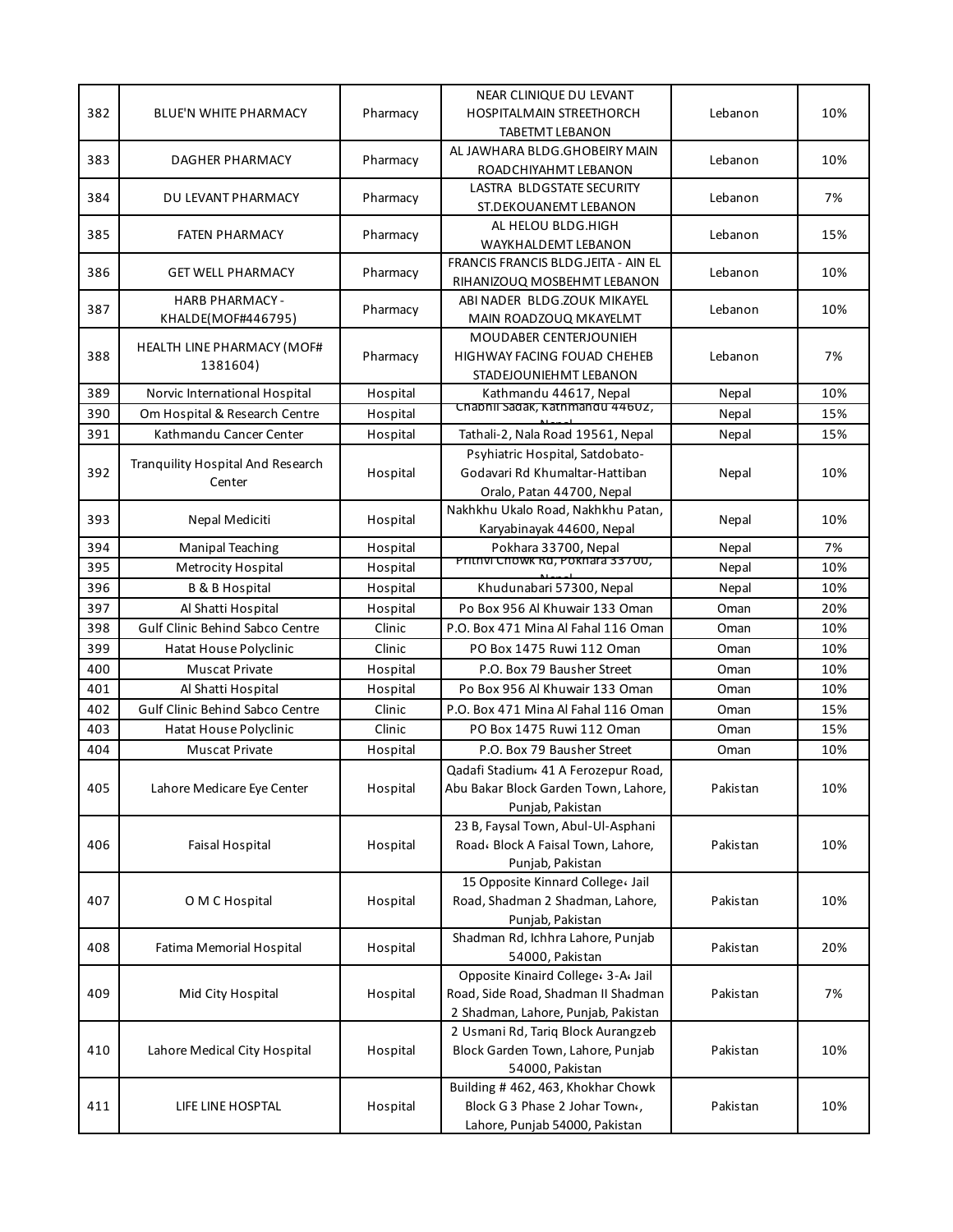| 412 | Lahore Medical Complex                      | Hospital | Jail Road, Shadman 1 Shadman,<br>Lahore, Punjab 54000, Pakistan                                           | Pakistan  | 15% |
|-----|---------------------------------------------|----------|-----------------------------------------------------------------------------------------------------------|-----------|-----|
| 413 | Farooq Hospital                             | Hospital | 2-3، Main Boulevard Allama Iqbal<br>Town, Asif Block Allama Iqbal Town,<br>Lahore, Punjab 54000, Pakistan | Pakistan  | 10% |
| 414 | Masood Hospital                             | Hospital | 99, Garden Block Garden Town,<br>Lahore, Punjab 54600, Pakistan                                           | Pakistan  | 10% |
| 415 | Singapore Eye Center                        | Hospital | 10 Gulshan Block Alama Iqbal<br>Town,042, Lahore, Pakistan                                                | Pakistan  | 15% |
| 416 | Central Hospital                            | Hospital | Grand Trunk Rd, Jinnah Colony,<br>Gujranwala, Punjab, Pakistan                                            | Pakistan  | 10% |
| 417 | Al-Mustqbal Hospital / Ramallah             | Hospital | Nablus St., Near Palestinian Islamic<br>Bankal Birehwest Bank                                             | Palestine | 7%  |
| 418 | Khalid Hospital / Ramallah                  | Hospital | Al-Khaderal Kadrwest Bank                                                                                 | Palestine | 10% |
| 419 | Prcs Al-Hilal - Ramallah                    | Hospital | Augusta Victoria Hp-Mottalaeast<br>Jerusalem / Jabal Al-Zatounal-                                         | Palestine | 10% |
| 420 | Al-Yamama Hospital / Bethlehem              | Hospital | Bldg. No. 13al-Shaikh Jarrah / Ragheb<br>Al-Nashasheeby St.Ash Shiekh                                     | Palestine | 10% |
| 421 | Augusta Victoria Hp-Mottala                 | Hospital | Az Zababidawest Bank                                                                                      | Palestine | 10% |
| 422 | Saint Joseph Hospital- In/Jerusalem         | Hospital | Beit Jalawest Bank                                                                                        | Palestine | 10% |
| 423 | Al-Zababdeh Clinic-Alenjili Hp /Jenin       | Clinic   | Beit Sahurwest Bank                                                                                       | Palestine | 10% |
| 424 | Bethlehem Arab Society / Beit Jala          | Hospital | Beithlehemwest Bank                                                                                       | Palestine | 20% |
| 425 | Shepherds Field Hosp. / Bethlehem           | Hospital | Beithlehemwest Bank                                                                                       | Palestine | 10% |
| 426 | Holy Family Hp - Bethlehem                  | Hospital | Beer Almihjar St.Hebronwest Bank                                                                          | Palestine | 10% |
| 427 | Centro Medico Paitilla                      | Hospital | Avenue Balboa Calle 53 Panama City,<br>Panama                                                             | Panama    | 7%  |
| 428 | Clinica Hospital San Fernando Via<br>Espana | Hospital | Las Sabanas Apdo 363 Panama City 9a<br>Panama                                                             | Panama    | 10% |
| 429 | <b>HOSPITAL Nacional</b>                    | Hospital | Corporation Ave Cuba & 38th-39th                                                                          | Panama    | 15% |
| 430 | The Aga Khan University HOSPITAL            | Hospital | Stadium Road Karachi 74000, Pakistan                                                                      | Panama    | 10% |
| 431 | Clinica San Fernando S.A.                   | Clinic   | Apartado 363 Zona 9aciudad De                                                                             | Panama    | 15% |
| 432 | <b>HOSPITAL Punta Pacifica</b>              | Hospital | Boulevard Pacífica Y Vía Punta Darién<br>Ciudad De Panamá Ciudad De Panama,                               | Panama    | 10% |
| 433 | Hospital Chiriqui                           | Hospital | Ave.3ra. Y Calle Central, Calle Central<br>David, Panama                                                  | Panama    | 10% |
| 434 | Centro Medico Nacional Family<br>Hospital   | Hospital | Corporation Ave Justo Arosemena Y Cl<br>38 Panama City Panama                                             | Panama    | 7%  |
| 435 | Centro Medico Paitilla                      | Hospital | Avenue Balboa Calle 53 Panama City,<br>Panama                                                             | Panama    | 10% |
| 436 | Clinica Hospital San Fernando Via<br>Espana | Hospital | Las Sabanas Apdo 363 Panama City 9a<br>Panama                                                             | Panama    | 10% |
| 437 | Sanatorio San Roque                         | Hospital | Eligio Ayala 1383 Asuncion, Paraguay                                                                      | Paraguay  | 20% |
| 438 | Sanatorio Santo Domingo                     | Hospital | Ruta Mcal. Jose Felix Estigarribia, San<br>Lorenzo, Paraguay San Lorenzo,                                 | Paraguay  | 7%  |
| 439 | Centro Medico Bautista Hospital             | Hospital | Bautista Avenida Republica Argentina,<br><b>Asuncion Paraguay</b>                                         | Paraguay  | 10% |
| 440 | Hospital Luz Y                              | Hospital | J. E. Estigarribia Ciudad Del Este                                                                        | Paraguay  | 10% |
| 441 | Sanatorio San Roque                         | Hospital | Eligio Ayala 1383 Asuncion, Paraguay                                                                      | Paraguay  | 20% |
| 442 | Sanatorio Santo Domingo                     | Hospital | Ruta Mcal. Jose Felix Estigarribia, San<br>Lorenzo, Paraguay San Lorenzo,                                 | Paraguay  | 10% |
| 443 | Centro Medico Bautista Hospital             | Hospital | Bautista Avenida Republica Argentina,<br>Asuncion Paraguay                                                | Paraguay  | 10% |
| 444 | Hospital Luz Y                              | Hospital | J. E. Estigarribia Ciudad Del Este                                                                        | Paraguay  | 10% |
| 445 | Clinica San Jose                            | Clinic   | Avenida De Los Incas 1408 - B, Cusco<br>Cusco, Peru                                                       | Peru      | 10% |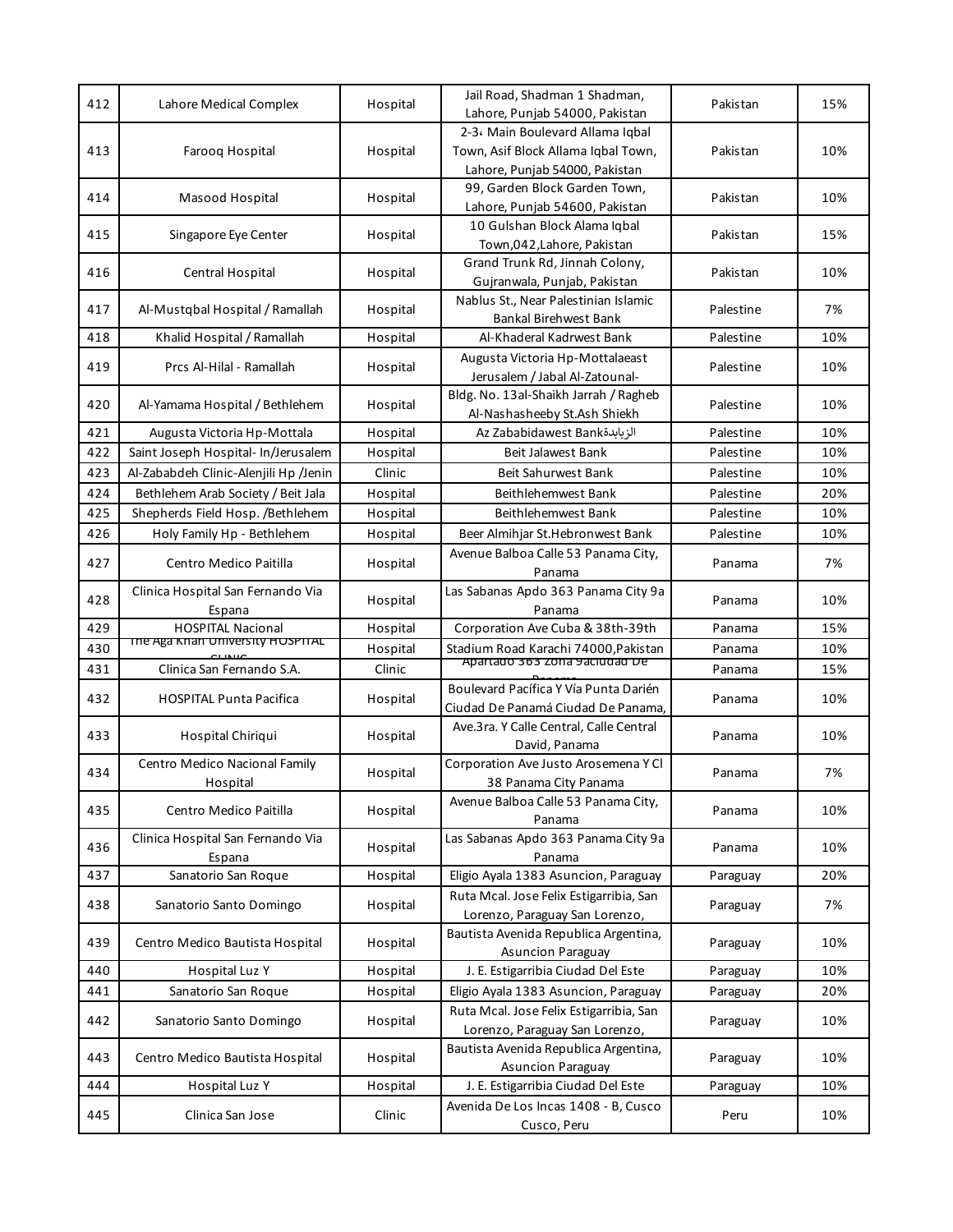| 446 | Clinica Angloamericana                                  | Clinic   | Calle Alfredo Salazar 350, San Isidro<br>Lima, Peru                        | Peru        | 10% |
|-----|---------------------------------------------------------|----------|----------------------------------------------------------------------------|-------------|-----|
| 447 | Clinica Delgado                                         | Clinic   | Av. Angamos Oeste, Cuadra 4. Esq.<br>Calle General Borgoño, Miraflores     | Peru        | 15% |
| 448 | Clinica El Golf                                         | Clinic   | Av. Aurelio Miro Quesada 1030, San<br>Isidro Lima, Peru                    | Peru        | 15% |
| 449 | Clinica Ricardo Palma                                   | Clinic   | Av. Javier Prado Este 1066 Lima, Peru                                      | Peru        | 7%  |
| 450 | Clinica San Borja                                       | Clinic   | AV. Guardia Civii 337, San Borja Lima,                                     | Peru        | 10% |
| 451 | Clinica San Felipe                                      | Clinic   | Av. Gregorio Escobedo 650, Jesus<br>Maria Lima, Peru                       | Peru        | 10% |
| 452 | <b>British American HOSPITAL</b>                        | Hospital | (Clinica Anglo-Americana) Avenida<br>Alfredo Salazar, 3rd Block San Isidro | Peru        | 20% |
| 453 | Clinica Areguipa                                        | Clinic   | Av Bolognesi Esq Puenta Grau<br>Areguipa Peru                              | Peru        | 10% |
| 454 | <b>Hospital Cuzco</b>                                   | Hospital | Antiguo Aeropuerto S/N Cuzco, Peru                                         | Peru        | 7%  |
| 455 | World Citi Medical Center                               | Hospital | 960 Aurora Blvd. Corner Anonas St.                                         | Philippines | 10% |
| 456 | The Medical City                                        | Hospital | Quezon City, Philippines 1109                                              | Philippines | 10% |
| 457 | Makati Medical Center                                   | Hospital | Ortigas Avenue, Pasig City, Metro<br>Manila, Philippines                   | Philippines | 15% |
| 458 | St. Luke's Medical Center - Global<br>City              | Hospital | 2 Amorsolo Street, Legazpi Village,<br>Makati, 1229 Kalakhangmaynila       | Philippines | 10% |
| 459 | St. Luke's Medical Center Quezon<br>City                | Hospital | Rizal Drive Cor. 32nd St. And 5th Ave.,<br>Taguig, 1634                    | Philippines | 7%  |
| 460 | San Francisco Doctors Hospital, Inc.                    | Hospital | 279 E Rodriguez Sr. Ave, Quezon City,<br>1112 Metro Manila, Philippines    | Philippines | 15% |
| 461 | Bungabong-Sanico Medical Clinic &<br>Maternity Hospital | Hospital | Agusan Del Sur                                                             | Philippines | 10% |
| 462 | Friendlycare Clinic - Davao                             | Clinic   | Davao Del Norte                                                            | Philippines | 10% |
| 463 | <b>Tebow Cure Hospital</b>                              | Hospital | Davao Del Sur                                                              | Philippines | 20% |
| 464 | Ace Dumaguete Doctors Inc.                              | Hospital | Davao Del Sur                                                              | Philippines | 10% |
| 465 | Altissime Sp Z.O.O. 'Global Care'                       | Hospital | Ul. Wilcza 23 Lok. 29 Warsaw 00-544<br>Poland                              | Poland      | 7%  |
| 466 | Centrum Medyczne - Lim Center                           | Hospital | Al. Jerozolimskie 65/79 Warsaw 00-<br>697, Poland                          | Poland      | 10% |
| 467 | Centrum Medyczne - Mars                                 | Hospital | Center Mokotow Business Park Ul.<br>Domaniewska 41 Warsaw 02-672,          | Poland      | 10% |
| 468 | <b>Healthcare Family Practice</b>                       | Hospital | Ul. Chor. Gwi Pancernej 50 Warsaw<br>02-951 Poland                         | Poland      | 10% |
| 469 | <b>Individual Medical Care</b>                          | Hospital | Ul. Foksal 3/5 Warsaw 00-366 Poland                                        | Poland      | 15% |
| 470 | Medicover Center Gdansk                                 | Hospital | Ul. Beniowskiego 23 Gdansk 80-382<br>Poland                                | Poland      | 10% |
| 471 | Medicover Center Lazienki                               | Hospital | Ul. Podchorazych 35 Warsaw 00-722<br>Poland                                | Poland      | 7%  |
| 472 | Medicover Center Mokotow                                | Hospital | UI. Sapieznska IU Warsaw UU-215,                                           | Poland      | 10% |
| 473 | Medicover Center Nowe Miasto                            | Hospital | <del>บเ. sapieznska IU Warsaw บบ-z 15,</del>                               | Poland      | 10% |
| 474 | Medicover Center Ohota                                  | Hospital | <del>ui. waweiska S Warsawuz-us4,</del>                                    | Poland      | 15% |
| 475 | Medicover Center Poznan                                 | Hospital | Ul. Serbska 11 Poznan 61-696 Poland                                        | Portugal    | 7%  |
| 476 | Medicover Center Szczecin                               | Hospital | UI. Narutowicza 13E Szczecin 70-24                                         | Portugal    | 10% |
| 477 | Medicover Center Katowice                               | Hospital | Ul. Grabowa 2 Katowice Poland:                                             | Portugal    | 15% |
| 478 | Medicover Center Krakow                                 | Hospital | Ul. Krotka 1 Krokow 31-149 Poland                                          | Portugal    | 10% |
| 479 | Hospital De Santo André                                 | Hospital | R. De Santo André, 2410-197 Leiria                                         | Portugal    | 7%  |
| 480 | Centro Hospitalar Conde Ferreira                        | Hospital | Rua De Costa Cabral 1121, 4200-215<br>Porto                                | Portugal    | 7%  |
| 481 | HOSPITAL De S. João                                     | Hospital | Alameda Prof. Hernâni Monteiro,<br>4200-319 Porto                          | Portugal    | 15% |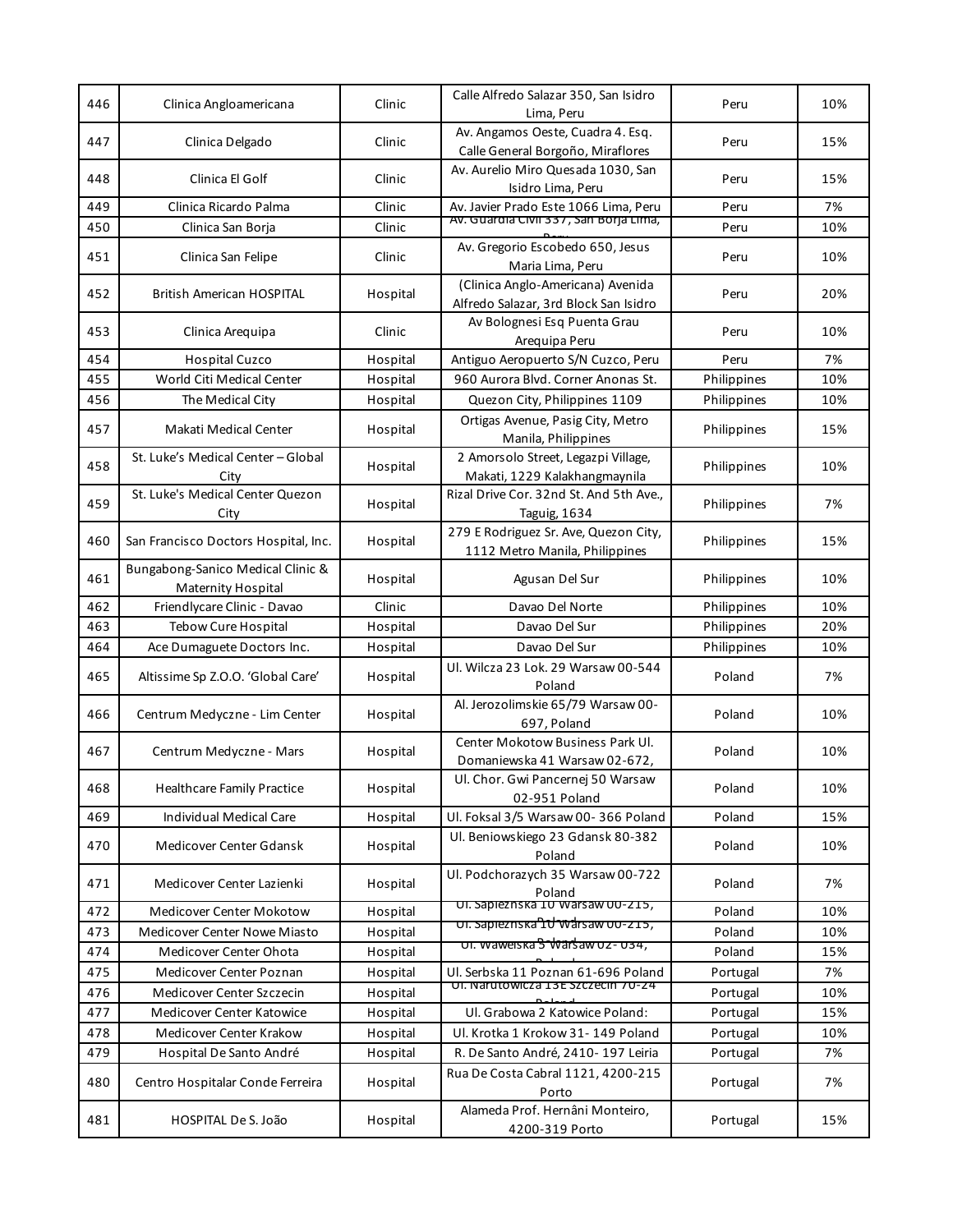| 482 | <b>HOSPITAL Santa Maria Maior</b> | Hospital | Campo Da República 59, 4750-333<br><b>Barcelos</b>               | Portugal           | 15% |
|-----|-----------------------------------|----------|------------------------------------------------------------------|--------------------|-----|
| 483 | The British HOSPITAL              | Hospital | Rua Tomás Da Fonseca Edifícios B, D,<br>E E F, 1600- 209 Lisboa  | Portugal           | 15% |
| 484 | Clinica Medica International      | Clinic   | Av. Sidónio Pais 14, 1050-214 Lisboa                             | Portugal           | 10% |
| 485 | American Hospital Doha            | Hospital | P.O. Box 22314 C - Ring Road Al-<br>Muntazah Doha Qatar          | Qatar              | 20% |
| 486 | Doha Chiropratic Centre           | Hospital | Villa 15 D Ring Road P.O. Box 76<br>Doha, Qatar                  | Qatar              | 15% |
| 487 | Doha Clinic Hospital              | Hospital | New El-Mergab Street Farig Al- Nasr<br>P.O. Box 9958 Doha, Qatar | Qatar              | 15% |
| 488 | Dr. Salim Mohammed CLINIC         | Clinic   | P.O. Box 37166 4 Al Nakheel Street<br>Mezanine Floor Of          | Qatar              | 7%  |
| 489 | Al Ahli Hospital                  | Hospital | Ahmed Bin Ali Street Wadi Al Sail P.O.<br>Box 6401 Doha, Qatar   | Qatar              | 15% |
| 490 | Al Emadi Hospital                 | Hospital | Al Hilal, D-Ring Road, Doha                                      | Qatar              | 15% |
| 491 | American Hospital                 | Hospital | C-Ring Road Next To Ministry Of<br>Labor, Doha                   | Qatar              | 15% |
| 492 | Doha Clinic Hospital              | Hospital | Al Nasr, Al Merqab Street, Doha                                  | Qatar              | 7%  |
| 493 | Al Esraa Clinic                   | Clinic   | Al Gharafa, Near Landmark Mall, Doha                             | Qatar              | 15% |
| 494 | Apollo Clinic                     | Clinic   | Al Mansoura, Doha                                                | Qatar              | 15% |
| 495 | Dr. Salim Mohammed CLINIC         | Clinic   | P.O. Box 37166 4 Al Nakheel Street<br>Mezanine Floor Of          | Romania            | 15% |
| 496 | Al Ahli Hospital                  | Hospital | Ahmed Bin Ali Street Wadi Al Sail P.O.<br>Box 6401 Doha, Qatar   | Romania            | 15% |
| 497 | Sanador                           | Hospital | 9 Sevastopol Street, District 1,                                 | Romania            | 7%  |
| 498 | Sanador Victoria Center           | Hospital | 26-28 Dimitrie Sergiu Street, District 1,<br><b>Bucharest</b>    | Romania            | 15% |
| 499 | Ponderas Academic                 | Hospital | 85a Nicolae Caranfil Street, District 1,<br><b>Bucharest</b>     | Romania            | 15% |
| 500 | Regina Maria Euroclinic           | Clinic   | 14a Floreasca Road, District 1,                                  | Romania            | 10% |
| 501 | Regina Maria Dorobanti            | Hospital | <u>240 Dorobanti koad, District 1, </u>                          | Romania            | 20% |
| 502 | Medicover                         | Hospital | 8 Pechea Street, District 1, Bucharest                           | Romania            | 15% |
| 503 | Medicover Victoriei Clinic        | Clinic   | 16-20 Grigore Alexandrescu Street,<br>District 1, Bucharest      | Romania            | 7%  |
| 504 | Medicover Pipera Clinic           | Clinic   | 2c George Constantinescu Street,<br>District 1, Bucharest        | Romania            | 15% |
| 505 | New Polyclinic Astrakhan          | Clinic   | Kirova Str., 39, Astrakhan                                       | Russian Federation | 15% |
| 506 | City Emergency HOSPITAL           | Hospital | Kubanskaya Str., 1, Astrakhan                                    | Russian Federation | 15% |
| 507 | RTS   Lubimyi Doctor              | Hospital | Butlerova Str., 20A, Kazan                                       | Russian Federation | 7%  |
| 508 | <b>Bud Zdorov CLINIC</b>          | Clinic   | Narimanova Str., 65, Kazan                                       | Russian Federation | 15% |
| 509 | Dr. SASH CLINIC                   | Clinic   | Bulatov Str., 100, Omsk                                          | Russian Federation | 10% |
| 510 | City Emergency HOSPITAL #1        | Hospital | Pereleta Str., 9, Omsk                                           | Russian Federation | 20% |
| 511 | American CLINIC In Moscow         | Clinic   | 31 Grokholsky Pereulok Moscow<br>129090 Russia                   | Russian Federation | 15% |
| 512 | American Medical CLINIC           | Clinic   | 78 Moika Embankment St. Petersburg<br>190000 Russia              | Russian Federation | 7%  |
| 513 | Andros CLINIC                     | Clinic   | 36A Lenin Street 1st Floor St.<br>Petersburg Russia              | Russian Federation | 15% |
| 514 | Canadian CLINIC                   | Clinic   | Suite 402 Venetzia Hotel<br>Nizhnevartovsk 626440 Tyumen         | Russian Federation | 15% |
| 515 | Basharahil Hospital               | Hospital | Makkah - Jadeedah District-Madina                                | Saudi Arabia       | 7%  |
| 516 | <b>Bugshan General Hospital</b>   | Hospital | Western Jeddah - Tahlia St.                                      | Saudi Arabia       | 15% |
| 517 | Bukairiyah Hospital - MOH         | Hospital | NORTHERN, AI BUKAYNYAN - KING                                    | Saudi Arabia       | 15% |
| 518 | Buraida Hospital - MOH            | Hospital | NORTHERN, Buraydah - Al Sadah St.                                | Saudi Arabia       | 15% |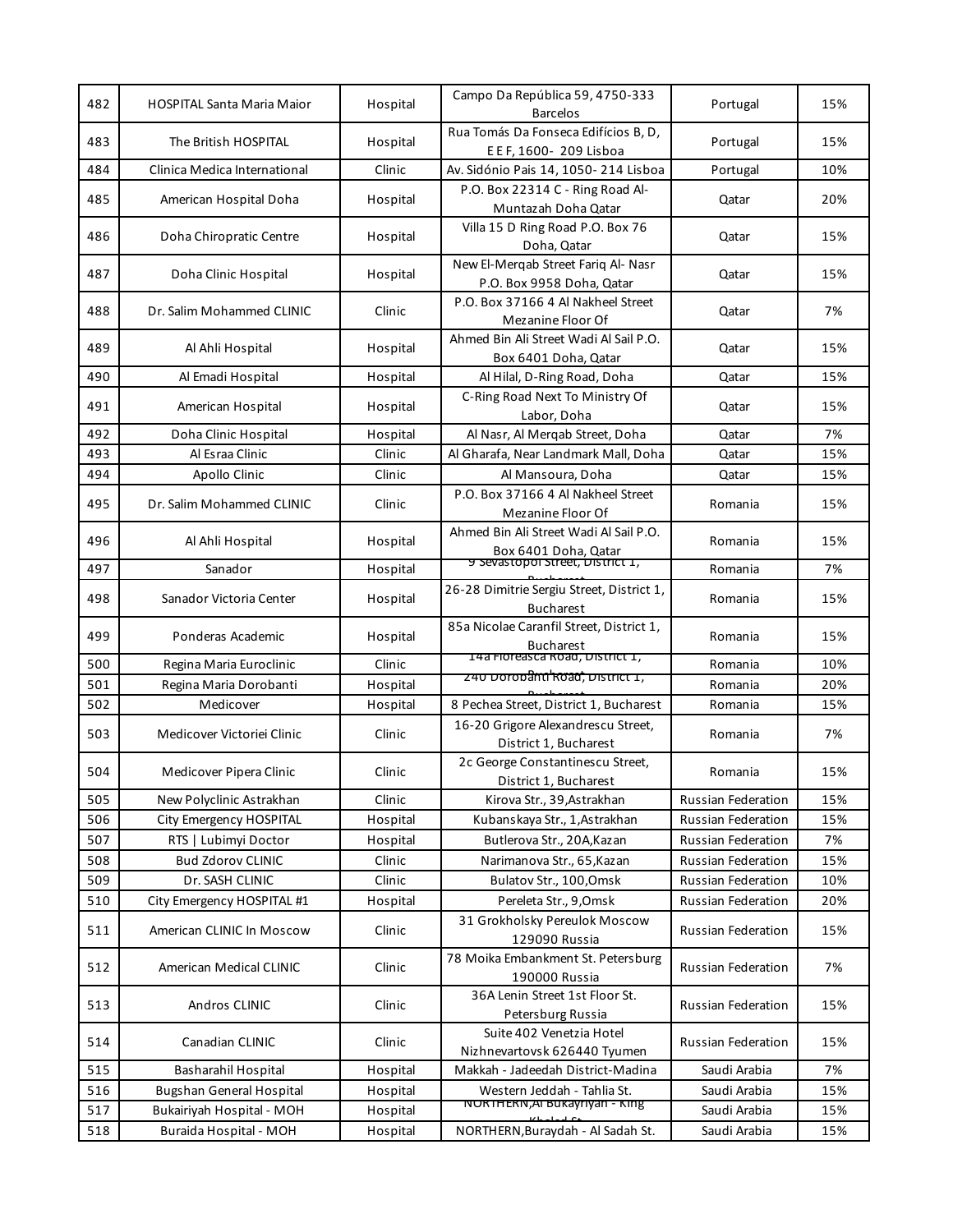| 519 | Children's Hospital - Taif - Moh                               | Hospital | Western, Al Taif - Al Sadad St.                                                                    | Saudi Arabia | 15% |
|-----|----------------------------------------------------------------|----------|----------------------------------------------------------------------------------------------------|--------------|-----|
| 520 | Dar Al Shifa Hospital                                          | Hospital | Central Riyadh - Old Kharj St.                                                                     | Saudi Arabia | 15% |
| 521 | Hospital Del Diagnóstico Sa De Cv                              | Hospital | Villavicencio Plaza, Paseo Gral Escalón,<br>Col. Escalón, Col. Médica San Salvador,<br>El Salvador | Salvador     | 15% |
| 522 | <b>Priority Emergencias Medicas</b><br>Salvadoreñas            | Hospital | Departamento De San Salvador, San<br>Salvador, El Salvador                                         | Salvador     | 15% |
| 523 | Hospital De Maternidad                                         | Hospital | Departamento De San Salvador, San<br>Salvador, El Salvador                                         | Salvador     | 7%  |
| 524 | <b>Hospital Central</b>                                        | Hospital | Departamento De San Salvador, San<br>Salvador, El Salvador                                         | Salvador     | 15% |
| 525 | Hospital Del Diagnóstico Sa De Cv                              | Hospital | Villavicencio Plaza, Paseo Gral Escalón,<br>Col. Escalón, Col. Médica San Salvador,<br>El Salvador | Salvador     | 10% |
| 526 | Priority Emergencias Medicas<br>Salvadoreñas                   | Hospital | Departamento De San Salvador, San<br>Salvador, El Salvador                                         | Salvador     | 20% |
| 527 | Hospital De Maternidad                                         | Hospital | Departamento De San Salvador, San<br>Salvador, El Salvador                                         | Salvador     | 15% |
| 528 | <b>Hospital Central</b>                                        | Hospital | Departamento De San Salvador, San<br>Salvador, El Salvador                                         | Salvador     | 15% |
| 529 | Dr Hamed S Al Ahmadi Hospital                                  | Hospital | Western Al Madinah - Shahdah Street                                                                | Saudi Arabia | 7%  |
| 530 | Dr Sulaiman Al Habib Med Cent.                                 | Hospital | Central Riyadh - Olaya Dist. - King                                                                | Saudi Arabia | 15% |
| 531 | Dr. Bakhsh Hospital                                            | Hospital | Western Jeddah - Sharafiyh District -<br>Al Minaa Street                                           | Saudi Arabia | 15% |
| 532 | <b>AMDA International Peace CLINIC</b>                         | Clinic   | 510 Orchard Road #05-1 Wheelock                                                                    | Singapore    | 15% |
| 533 | Raffles HOSPITAL                                               | Hospital | 585 North Bridge Road Singapore                                                                    | Singapore    | 10% |
| 534 | Raffles Medical CLINIC (Raffles Place)                         | Clinic   | 50 Raffles Place #01-02A/C Singapore<br>Land Tower Singapore 048623                                | Singapore    | 20% |
| 535 | Raffles Medical Clinic (Marina Bay<br><b>Financial Centre)</b> | Clinic   | 12 Marina Boulevard #17-05 Marina<br>Bay Financial Centre Tower 3                                  | Singapore    | 15% |
| 536 | Raffles Medical Clinic (Asia Square)                           | Clinic   | 8 Marina View #15-01 Asia Square<br>Tower 1 Singapore 018960                                       | Singapore    | 7%  |
| 537 | Raffles Medical CLINIC (Robinson<br>Road)                      | Clinic   | 80 Robinson Road, #01-0 Singapore<br>068898                                                        | Singapore    | 15% |
| 538 | Gleneagles HOSPITAL                                            | Hospital | 6A Napier Road Singapore 258500                                                                    | Singapore    | 15% |
| 539 | Mt. Elizabeth Novena Clinic                                    | Clinic   | 38 Irrawaddy Road Singapore 329563                                                                 | Singapore    | 15% |
| 540 | Adam Road HOSPITAL                                             | Hospital | 19 Adam Road, Singapore 289891,<br>Singapore                                                       | Singapore    | 15% |
| 541 | Centre For East West Medicine                                  | Hospital | 290 Orchard Road 08-06 Paragon<br>Clinic Singapore 238859, Singapore                               | Singapore    | 7%  |
| 542 | Kroon HOSPITAL                                                 | Hospital | Noordweg Kroonstad Gauteng, South<br>Africa                                                        | South Africa | 15% |
| 543 | Park Drive Day Hospital                                        | Hospital | Park Drive Clinic Room 116 112 Park<br>Drive Port Elizabeth 6000 Eastern<br>Cape South Africa      | South Africa | 15% |
| 544 | Peglerae HOSPITAL                                              | Hospital | 173 Wolmarans Street Rustenburg<br>0300 North West Province South                                  | South Africa | 15% |
| 545 | Robinson Private HOSPITAL                                      | Hospital | Road Randfontein 1759 Gauteng,<br>South Africa                                                     | South Africa | 15% |
| 546 | Rosebank HOSPITAL                                              | Hospital | 57 Gustav Crescent Fichardtpark<br>Bloemfontein 9301 Free State South<br>Africa                    | South Africa | 15% |
| 547 | St. James Hospital                                             | Hospital | 36 St. James Road Southrnwood East<br>London 5201 Eastern Cape South                               | South Africa | 15% |
| 548 | The Bay Hospital                                               | Hospital | Kruger Rand Road Richards Bay<br>Kwazulu Natal, South Africa                                       | South Africa | 7%  |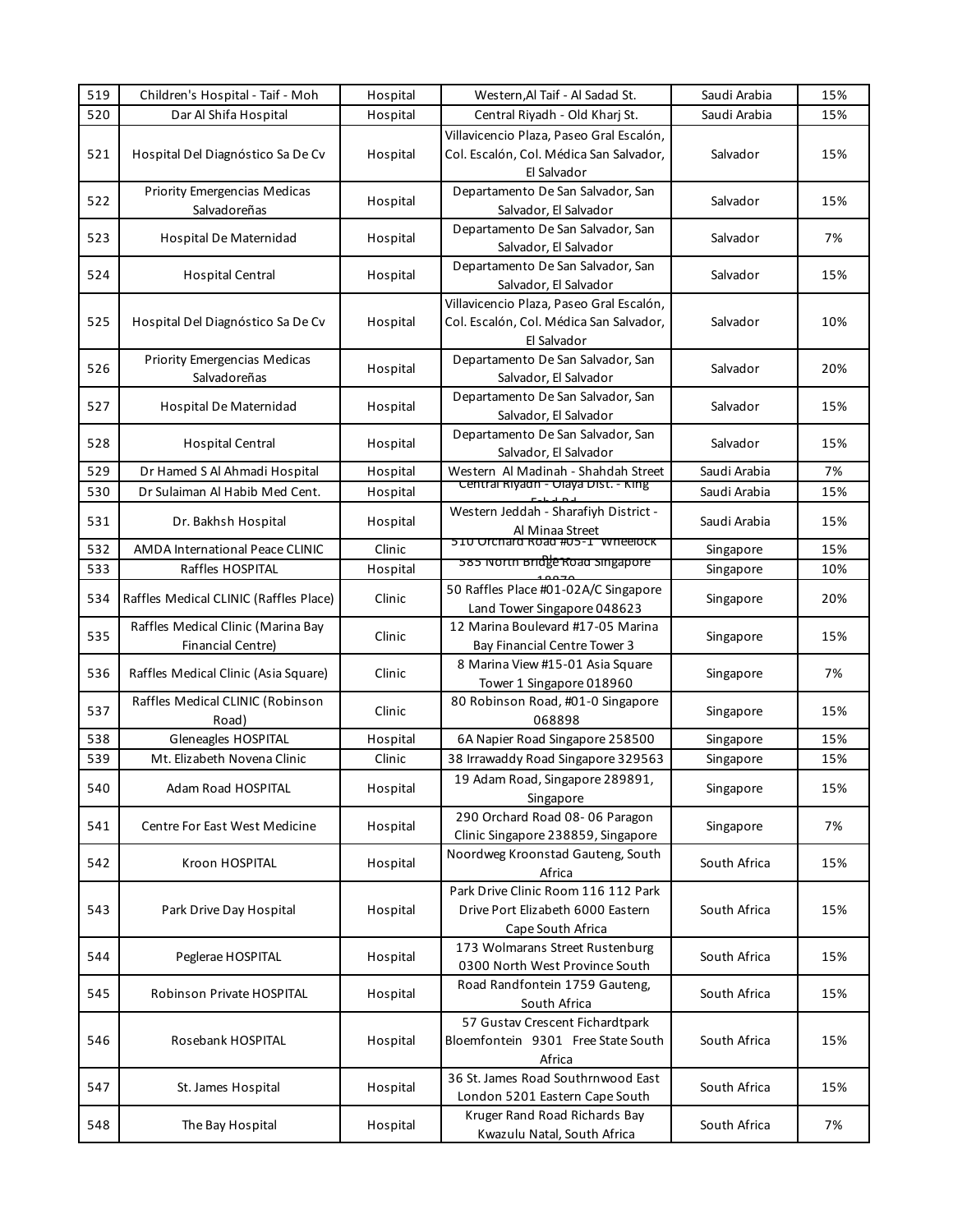| 549 | Umhlanga Hospital                                                 | Hospital | 323 Umhlanga Drive Umhlanga<br>Kwazulu Natal South Africa                                                                          | South Africa | 15% |
|-----|-------------------------------------------------------------------|----------|------------------------------------------------------------------------------------------------------------------------------------|--------------|-----|
| 550 | Vaalpark HOSPITAL                                                 | Hospital | 40 Karas Road Vaalpark Vanderbijlpark<br>Gauteng South Africa                                                                      | South Africa | 10% |
| 551 | Victoria Private HOSPITAL                                         | Hospital | Victoria Road Mafikeng North West<br>Province South Africa                                                                         | South Africa | 20% |
| 552 | Seoul St. Mary's HOSPTIAL, Catholic                               | Hospital | 222 Banpodae-Ro, Seocho- Gu, Seoul                                                                                                 | South Korea  | 15% |
| 553 | Seoul Paik HOSPITAL                                               | Hospital | 9 Mareunae-Ro, Jung-Gu, Seoul                                                                                                      | South Korea  | 15% |
| 554 | Seoul National University HOSPITAL                                | Hospital | 101 Daehak-Ro, Jongro-Gu, Seoul                                                                                                    | South Korea  | 7%  |
| 555 | Severance HOSPITAL Shinchon,<br>Yeonsei Univ. College Of Medicine | Hospital | 50-1, Yonsei-Ro, Seodaemun-Gu,<br>Seoul                                                                                            | South Korea  | 15% |
| 556 | Soonchunhyang University                                          | Hospital | 59 Daesagwan-Ro, Yongsan- Gu, Seoul                                                                                                | South Korea  | 15% |
| 557 | Seoul St. Mary's HOSPITAL, Catholic                               | Hospital | 222 Banpodae-Ro, Seocho- Gu, Seoul                                                                                                 | South Korea  | 15% |
| 558 | Seoul Paik HOSPITAL                                               | Hospital | 9 Mareunae-Ro, Jung-Gu, Seoul                                                                                                      | South Korea  | 15% |
| 559 | Seoul National University HOSPITAL                                | Hospital | 101 Daehak-Ro, Jongro-Gu, Seoul                                                                                                    | South Korea  | 15% |
| 560 | Severance HOSPITAL Shinchon,<br>Yeonsei Univ. College Of Medicine | Hospital | 50-1, Yonsei-Ro, Seodaemun-Gu,<br>Seoul                                                                                            | South Korea  | 15% |
| 561 | Soonchunhyang University                                          | Hospital | 59 Daesagwan-Ro, Yongsan- Gu, Seoul                                                                                                | South Korea  | 7%  |
| 562 | Quironsalud Hospital                                              | Hospital | Calle Zurbaran, 28.28010 Madrid, Spain                                                                                             | Spain        | 15% |
| 563 | Integración Sanitaria Balear, S.L.                                | Hospital | Carrer Santiago Russiñol, 9 De Palma<br>De Mallorca (07012 Islas Baleares)                                                         | Spain        | 7%  |
| 564 | Hospital Quirón Campo De Gibraltar,<br>S.L.                       | Hospital | Edifico Arttysur Del Parque<br>Empresarial "Las Marismas De<br>Palmones" De Palmones (11.379 Los<br>Calle Juan Bravo, 39 De Madrid | Spain        | 15% |
| 565 | United Surgical Partners Madrid, S.L.                             | Hospital |                                                                                                                                    | Spain        | 15% |
| 566 | USP Instituto Dexeus, S.A.                                        | Hospital | Calle Sabino Arana, 5-19 De Barcelona<br>(08028), Es Titular Del Hospital Y<br>Centro No Hospitalario                              | Spain        | 15% |
| 567 | Instituto Policlínico Santa Teresa, S.A.                          | Hospital | Calle Londres, 2 In La Coruña (15008),                                                                                             | Spain        | 7%  |
| 568 | Centros Medicos Esperanza De                                      | Hospital | Calle San Jacinto, 87 De Sevilla                                                                                                   | Spain        | 15% |
| 569 | Clínica Esperanza De Triana, S.A.                                 | Hospital | calle san Jacinto, 87 De sevilla                                                                                                   | Spain        | 10% |
| 570 | Clinica Deportiva Alto Rendimiento,                               | Hospital | Calle Zurbarán, 28 De Madrid (28010)                                                                                               | Spain        | 20% |
| 571 | Policlínica Gipuzkoa, S.A.                                        | Hospital | Paseo Miramón, 174 De Donostia<br>(20014 Gipuzkoa),                                                                                | Spain        | 15% |
| 572 | Asiri Central Hospital                                            | Hospital | 114, Norris Canal Road, Colombo 10,<br>Sri Lanka                                                                                   | Sri lanka    | 7%  |
| 573 | Asiri Medical Hospital                                            | Hospital | No. 181, Kirula Road,<br>Narahenpita, Colombo 5, Sri Lanka.                                                                        | Sri lanka    | 15% |
| 574 | Asiri Surgical Hospital                                           | Hospital | No. 21, Kirimandala Mawatha,<br>Narahenpita,<br>Colombo 5, Sri Lanka.                                                              | Sri lanka    | 15% |
| 575 | Asiri Hospital Matara                                             | Hospital | No.191, Anagarika Dhamapala<br>Mw, No. 26, Esplanade<br>Road, Uyanwatta, Matara, Sri Lanka.<br>Matara, Sri Lanka                   | Sri lanka    | 7%  |
| 576 | Nawaloka Hospital                                                 | Hospital | 23, Deshamanya H. K Dharmadasa<br>Mawatha, Colombo 2, Sri Lanka                                                                    | Sri lanka    | 15% |
| 577 | Royal Hospital                                                    | Hospital | No 62 W.A.Silva Mawatha Wellawatte<br>00600, Colombo, Sri Lanka                                                                    | Sri lanka    | 15% |
| 578 | Royal Hospital                                                    | Hospital | No 62 W.A.Silva Mawatha Wellawatte<br>00600, Colombo, Sri Lanka                                                                    | Sri lanka    | 15% |
| 579 | Nawaloka Hospital                                                 | Hospital | 23, Deshamanya H. K Dharmadasa<br>Mawatha, Colombo 2, Sri Lank                                                                     | Sri lanka    | 10% |
| 580 | Lanka Hospitals                                                   | Hospital | 578 Elvitigala Mawatha, Colombo<br>00500, Sri Lanka                                                                                | Sri lanka    | 20% |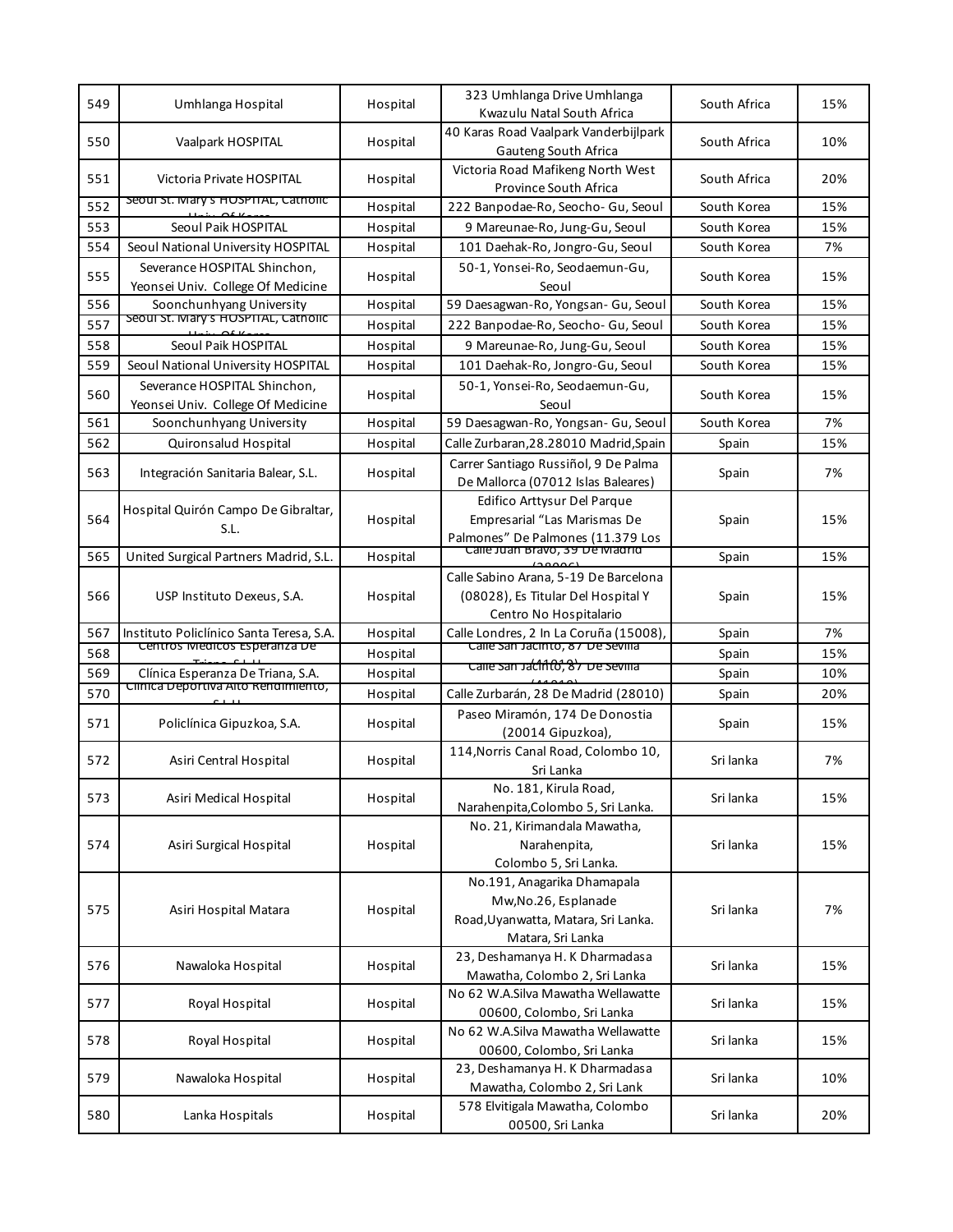| 581 | <b>Family Care Hospital</b>                           | Hospital | Kalutara, Sri Lanka,12500                                                             | Sri lanka   | 7%  |
|-----|-------------------------------------------------------|----------|---------------------------------------------------------------------------------------|-------------|-----|
| 582 | KarolinskaUniversitetssjukhuset                       | Hospital | Nobels väg 9, 171 76 Solna                                                            | Sweden      | 15% |
| 583 | Capio St Görans Sjukhus, Smärtklinik                  | Hospital | Mariebergsgatan 5, 112 18 Stockholm                                                   | Sweden      | 15% |
| 584 | Capio Primärvård AB                                   | Hospital | Götgatan 14, 118 46Stockholm                                                          | Sweden      | 7%  |
| 585 | Capio Husläkarmottagning Serafen                      | Hospital | Hantverkargatan ZD, 11Z Z1                                                            | Sweden      | 15% |
| 586 | Citykliniken Halmstad                                 | Hospital | Broigatan 6 Halmstad 302 43Sweden                                                     | Sweden      | 15% |
|     |                                                       |          | Tel: +46 35 100 400                                                                   |             |     |
| 587 | Citykliniken Helsingborg                              | Hospital | Drottinggatan 14 Helsingborg25221<br>Sweden                                           | Sweden      | 15% |
| 588 | Citykliniken Kristianstad                             | Hospital | Bjorkhemsvagen 15c Kristianstad291<br>54. Sweden                                      | Sweden      | 10% |
| 589 | Citykliniken Landskrona                               | Hospital | Kungsgatan 11 Lanskrona                                                               | Sweden      | 20% |
| 590 | Citykliniken Lund                                     | Hospital | Clemenstorget 5 Lund 222 21Sweden                                                     | Sweden      | 15% |
| 591 | Citykliniken Malmo                                    | Hospital | Malmoorgsgatan 4 Malmo                                                                | Sweden      | 15% |
| 592 | FAVRE Izabela                                         | Hospital | 1202 Geneve                                                                           | Switzerland | 15% |
| 593 | <b>LALAIN Jean-Pierre</b>                             | Hospital | Rue Sonnex 23 1218 Geneve                                                             | Switzerland | 7%  |
| 594 | MAKOUNDOU Léa                                         | Hospital | Avenue Louis-Casai 53 1216Geneve                                                      | Switzerland | 15% |
| 595 | MAKOUNDOU Vincent                                     | Hospital | Avenue Louis-Casai 53 1216Geneve                                                      | Switzerland | 10% |
| 596 | WEBER YASKEVICH Olga                                  | Hospital | Chemin de Taverney 3 1218 Geneve                                                      | Switzerland | 20% |
| 597 | Centre médical de la Servette                         | Hospital | Avenue De-Luserna 17 1203 Geneve                                                      | Switzerland | 15% |
| 598 | Permanence Medico-Chir                                | Hospital | Rue de Vermont 9-A 1202 Geneve                                                        | Switzerland | 15% |
| 599 | Clinique Générale Beaulieu                            | Hospital | 1206 Geneve                                                                           | Switzerland | 15% |
| 600 | Clinique la Colline                                   | Hospital | 1206 Geneve                                                                           | Switzerland | 15% |
| 601 | <b>HODITAUX UNIVERSITAIRES DE GENEVE -</b>            | Hospital | 1205 Geneve                                                                           | Switzerland | 15% |
|     | SURGICAL EYE AND PLASTIC                              |          | AL SALMANI HOSPITAL STREETWEST                                                        |             |     |
| 602 | <b>SURGERY HOSPITAL</b>                               | Hospital | OF THE MILITRYMasyafHama                                                              | Syria       | 7%  |
| 603 | MASYAF NATIONAL HOSPITAL                              | Hospital | Southern AREAALAKHTAL<br>STREETMuhardehHama                                           | Syria       | 15% |
| 604 | ALSALAMOUNI PRIVATE HOSPITAL                          | Hospital | Departure GarageMuhardehHama                                                          | Syria       | 7%  |
| 605 | ALAKRAM SURGICAL HOSP- HAMA                           | Hospital | <b>DOMMIOMMOLD</b>                                                                    | Syria       | 15% |
| 606 | DR.HISHAM SHEIKH ALSHABAB                             |          | SALAMYEH STREETDER                                                                    |             | 15% |
|     | <b>HOSPITAL</b>                                       | Hospital | SHMAIELSalamiyahHama                                                                  | Syria       |     |
| 607 | ALHAIAT HOSPITAL (HAMA)                               | Hospital | ALSAAD AREA.NEXT TO AL KATREEB<br>GAS STATIONSALAMIEH Salamiyah Hama                  | Syria       | 15% |
| 608 | DER SHMAIEL PRIVATE HOSPITAL                          | Hospital | <b>ALTAEI STREETVEGETABLES</b><br>MARKETSalamiyahHama                                 | Syria       | 15% |
| 609 | SALAMIEH SPECIALIZED HOSPITAL                         | Hospital | <b>NEXT TO Examinations</b><br>DirectorateALKORNISHALBOGHTASIAH                       | Syria       | 15% |
| 610 | JAMIYET AL BIR HOSPITAL (SALAM                        | Hospital | FACING                                                                                | Syria       | 15% |
| 611 | MEDICAL CARE HOSPITAL - HOMS                          | Hospital | ISMAEL SABRI STREET - BESIDE<br><b>ALAOMALY</b>                                       | Syria       | 7%  |
| 612 | Prospekt Medical CLINIC                               | Clinic   | Sanoi Str., 33, Dushanbe                                                              | Tadjikistan | 10% |
| 613 | Nurafzo Diagnostic CLINIC                             | Clinic   | Ismoili Samoni, 59A, Dushanbe                                                         | Tadjikistan | 20% |
| 614 | Republican HOSPITAL n.a.<br>A.M.Diyakova (Karai Bolo) | Hospital | Karotegin / Navabadski, Dushanbe                                                      | Tadjikistan | 15% |
| 615 | Bangkok HOSPITAL                                      | Hospital | 2 Soi Soonvichai 7, New Petchaburi<br>Road, Bangkapi, Huaikhwang, Bangkok             | Thailand    | 10% |
| 616 | Praram 9 HOSPITAL                                     | Hospital | 99 Soi Praram 9 HOSPITAL Road, Rama<br>9 Road, Bangkapi, Huaikhwang,<br>Bangkok 10310 | Thailand    | 20% |
| 617 | Theptarin HOSPITAL                                    | Hospital | 3850 Rama 4 Road, Klongtoey,<br>Bangkok 10110                                         | Thailand    | 15% |
| 618 | Piyavate HOSPITAL                                     | Hospital | 998 Rim Klong San Saeb Road (Rama 9<br>Road), Bangkapi, Huaikhwang,<br>Bangkok 10310  | Thailand    | 7%  |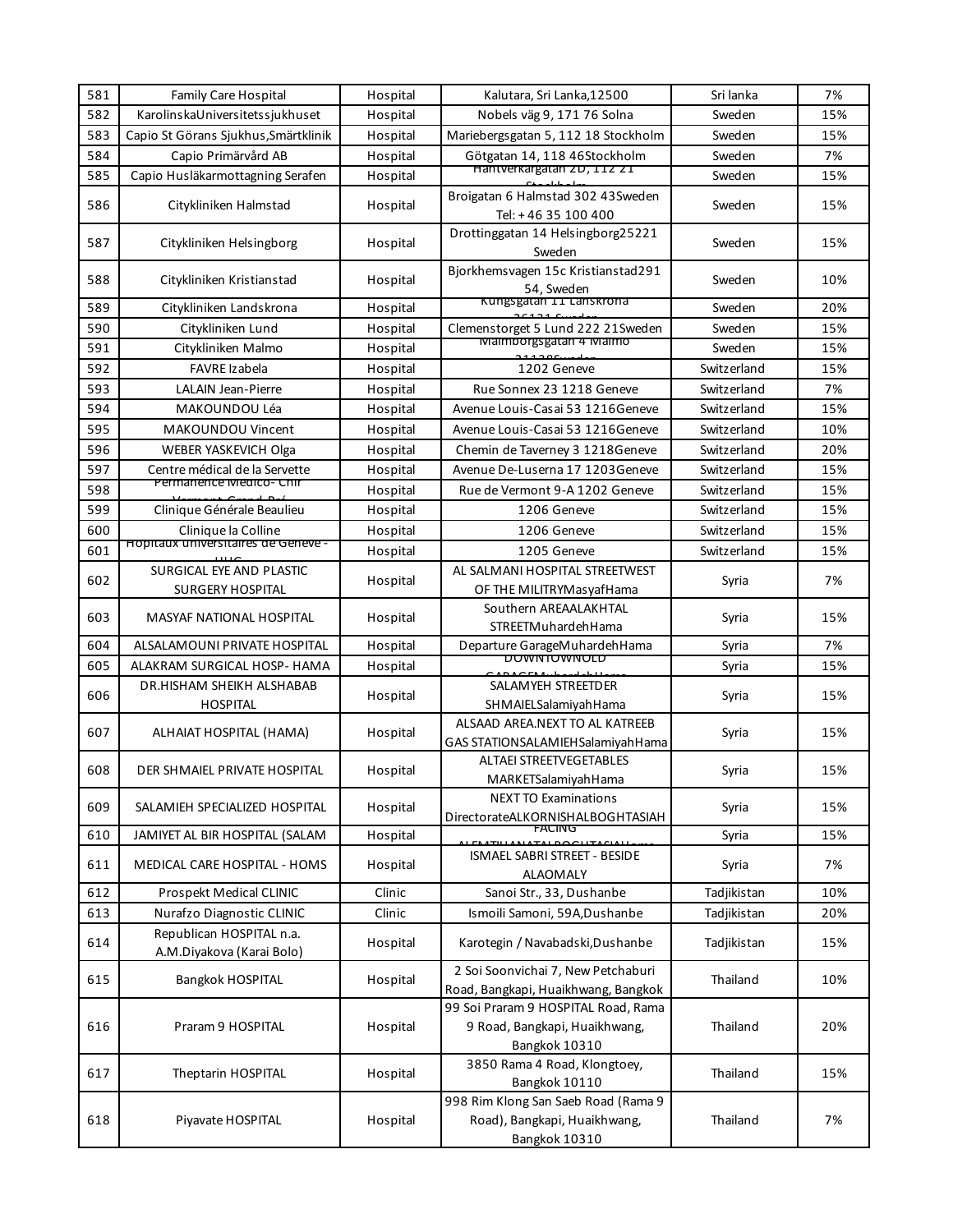| 619 | Sukhumvit HOSPITAL                                              | Hospital | 1411 Sukhumvit Road, Phrakhanong<br>Nua, Vadhana, Bangkok 10110                                    | Thailand      | 15% |
|-----|-----------------------------------------------------------------|----------|----------------------------------------------------------------------------------------------------|---------------|-----|
| 620 | Samitivej Sukhumvit HOSPITAL                                    | Hospital | 133 Sukhumvit 49 Bangkok 10110                                                                     | Thailand      | 15% |
| 621 | AEK Udon Internation al                                         | Hospital | 555/5 Phosri Road Muang Udon<br>Thani 41000, Thailand                                              | Thailand      | 15% |
| 622 | <b>Bangkok Adventist</b><br>(Mission)HOSPITAL                   | Hospital | 430 Pitsanuloke Road PO Box 613<br>Bangkok 10501, Thailand                                         | Thailand      | 15% |
| 623 | Bangkok ChureevejHOSPITAL                                       | Hospital | 168 Thewapiban Road Muang Roi-<br>Et45000 Thailand                                                 | Thailand      | 15% |
| 624 | Bangkok General HOSPITAL                                        | Hospital | 2 Soi Soonvijai 7 New Petchburi Road<br>Bangkok 10310 Thailand                                     | Thailand      | 7%  |
| 625 | TOBB ETU HOSPITAL                                               | Hospital | Beştepe Mahallesi, Yaşam Cd. No:5,<br>06560Yenimahalle/Ankara,                                     | <b>TURKEY</b> | 15% |
| 626 | Private Umut HOSPITAL                                           | Hospital | Barbaros mahallesi, Büklüm Caddesi<br>No:72 Kavaklıdere,Çankaya / Ankara                           | <b>TURKEY</b> | 15% |
| 627 | <b>CITY AMBULANCE SERVICES</b>                                  | Hospital | Gürsel Mah. Namzet Sok. 15/5<br>Kağıthane, Istanbul                                                | <b>TURKEY</b> | 15% |
| 628 | ACIBADEM HOSPITAL BAKIRKOY                                      | Hospital | Zeytinlik, Halit Ziya Uşaklıgil Cd. No: 1,<br>34140 Bakırköy, Istanbul                             | <b>TURKEY</b> | 7%  |
| 629 | PRIVATE LEVENT HOSPITAL                                         | Hospital | Sanayi Mh., Eski Büyükdere Cad.<br>No:39, 34416 İstanbul                                           | <b>TURKEY</b> | 15% |
| 630 | Acibadem HOSPITAL - Kadikoy                                     | Hospital | Tekin Sok. 8 Kadikoy istanbul 34718                                                                | <b>TURKEY</b> | 7%  |
| 631 | Acibadem Out-patient CLINIC                                     | Clinic   | Etiler Nispetiye Cad. 40/8 Levent<br>Istanbul 34340 Turkey                                         | <b>TURKEY</b> | 15% |
| 632 | Kolon International HOSPITAL                                    | Hospital | Merkez Mahallesi, Kaptanpaşa<br>Mahallesi Okmeydanı Kavşağı,<br>Darülaceze Cd. No:14, 34384 Şişli, | <b>TURKEY</b> | 10% |
| 633 | DR. Mehmet UNLU - DR.Eldar NADIR                                | Hospital | Lara Muratpaşa Antalya                                                                             | <b>TURKEY</b> | 20% |
| 634 | Acibadem Out-patient CLINIC                                     | Clinic   | Soyak Libadiye Cad. Bogazici Sit.<br>Goztepe Istanbul Turkey                                       | <b>TURKEY</b> | 15% |
| 635 | LOC (Leaders in Oncology Care (HCA)                             | Hospital | 95 Harley Street, London, W1G 6AF,                                                                 | U K           | 15% |
| 636 | 31 Old Broad Street Diagnostic Unit                             | Hospital | 31 Old Broad Street, London                                                                        | U K           | 7%  |
| 637 | Sevenoaks Medical Centre (HCA)                                  | Hospital | Beadle House, London Road,<br>Sevenoaks, Kent                                                      | UΚ            | 15% |
| 638 | Roodlane Medical Group -<br>Specialists in Corporate Healthcare | Hospital | Roodlane Medical Group, 58 New<br>Broad Street, London, EC2M 1JJ                                   | UΚ            | 15% |
| 639 | 30 Devonshire Street (HCA)                                      | Hospital | 30 Devonshire Street, London                                                                       | U K           | 15% |
| 640 | 120 Old Broad Street imaging centre                             | Hospital | 31 Old Broad Street                                                                                | U K           | 15% |
| 641 | 52 Alderley Road surgical and<br>diagnostic centre (HCA)        | Hospital | 52 Alderley Road                                                                                   | U K           | 15% |
| 642 | The XVIII programme Advanced<br>Screening Center (HCA)          | Hospital | London, Uk                                                                                         | U K           | 7%  |
| 643 | Urgent Care Centre (HCA)                                        | Hospital | Princess Grace Hospital in London                                                                  | U K           | 15% |
| 644 | Saran Cannon Research Institute UK                              | Hospital | London, UK                                                                                         | U K           | 8%  |
| 645 | Inova Urgent Care Center-Arlington                              | Hospital | 3263 Columbia Pike, Arlington, VA                                                                  | USA           | 8%  |
| 646 | Virginia HOSPITAL Center                                        | Hospital | 601 S Carlin Springs Rd, Arlington, VA<br>22204                                                    | USA           | 7%  |
| 647 | inova UrgentCare Center-North                                   | Hospital | 4600 Lee Hwy Ste C, Arlington, VA                                                                  | USA           | 10% |
| 648 | George wasnington<br>$\cdots$                                   | Hospital | <del>900 z3ra st NW, Wasnington, DC</del>                                                          | USA           | 20% |
| 649 | Georgetown University HOSPITAL                                  | Hospital | 3800 Reservoir Rd NW, Washington,<br>DC 20007                                                      | USA           | 8%  |
| 650 | National Rehabilitation HOSPITAL                                | Hospital | 102 irving St NW, Washington, DC                                                                   | USA           | 8%  |
| 651 | Washington HOSPITAL Center                                      | Hospital | <b>TIU INING ST NW, Wasnington, DC</b>                                                             | USA           | 15% |
| 652 | Childrens HOSPITAL                                              | Hospital | 111 Michigan Ave NW, Washington,<br>DC 20010                                                       | USA           | 15% |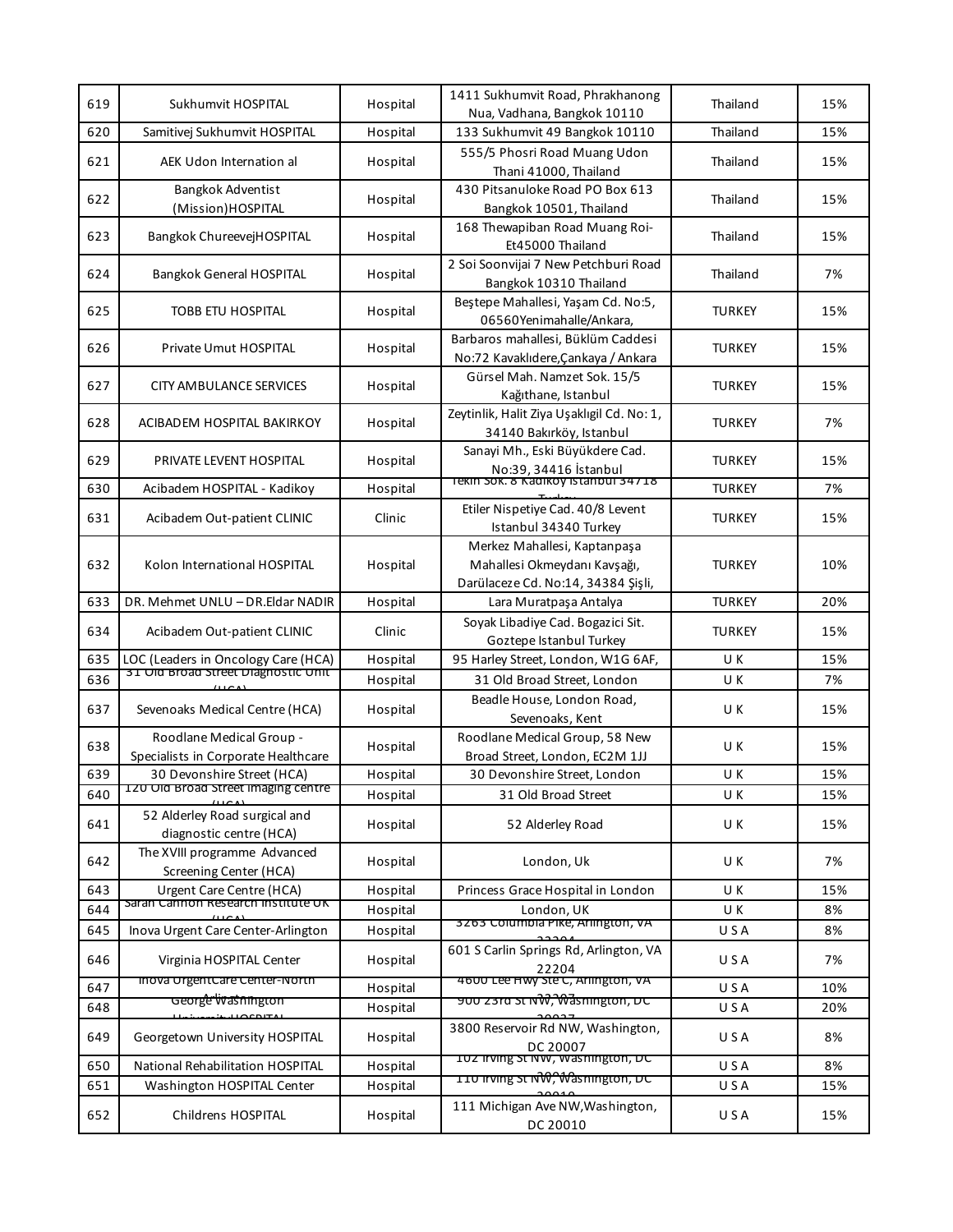| 653 | Sibley Memorial HOSPITAL               | Hospital | 5255 Loughboro Rd NW,<br>Washington, DC 20016                              | USA        | 15% |
|-----|----------------------------------------|----------|----------------------------------------------------------------------------|------------|-----|
| 654 | CityMD Urgent Care                     | Hospital | 561 3rd Ave New York, NY 10016                                             | USA        | 8%  |
| 655 | Lulu Khalidiyah Pharmacy LLC           | Pharmacy | XX, KHALIDIYA MALL, Abu Dhabi Island                                       | <b>UAE</b> | 8%  |
|     |                                        |          | MOHAMMAD BIN ZAYED, Prestige                                               |            |     |
| 656 | NMC DAY SURGERY CENTRE                 | Hospital | Tower, ABU DHABI                                                           | <b>UAE</b> | 7%  |
|     |                                        |          | P.O. Box 457, Sharjah Sharjah,                                             |            |     |
| 657 | Zulekaha HOSPITAL                      | Hospital | UnitedArab Emirates                                                        | <b>UAE</b> | 8%  |
|     |                                        |          | P.O. Box 31500 Al Garhoad                                                  |            |     |
| 658 | <b>Welcare HOSPITAL</b>                | Hospital | area, Dubai, United Arab Emirates                                          | <b>UAE</b> | 8%  |
| 659 | <b>New CLINIC HOSPITAL</b>             | Hospital | Sheikh Zayed 2nd Street P.O. Box                                           | <b>UAE</b> | 10% |
|     |                                        |          | 46222 Abu Dhabi United Arab                                                |            |     |
| 660 | Al - Zahra Private HOSPITAL            | Hospital | A-Zahra Square PO Box 3499 Sharjah                                         | <b>UAE</b> | 20% |
|     |                                        |          | <b>United Arab Emirates</b>                                                |            |     |
| 661 | Al Zahrawi HOSPITAL                    | Hospital | Oman Street P.O. Box 5442 Ras Al                                           | <b>UAE</b> | 7%  |
|     |                                        |          | Khaimah United Arab Emirates                                               |            |     |
| 662 | Belhoul European HOSPITAL              | Hospital | Dune Center - PO Box 4674 Al                                               | <b>UAE</b> | 8%  |
|     |                                        |          | Dhiyafah Road Jumeirah Dubai,                                              |            |     |
| 663 | <b>Emirates International HOSPITAL</b> | Hospital | P.O. Box 18088 Al Khabeesi area Al                                         | <b>UAE</b> | 15% |
|     |                                        |          | Ain United Arab Emirates                                                   |            |     |
| 664 | German Specialised CLINIC              | Clinic   | Green Corner Building Al-Rigga Road<br>P.O. Box 76767 Dubai United         | <b>UAE</b> | 7%  |
| 665 | Health & Happy CLINIC                  | Clinic   | Saksaganskogo Str., 39A                                                    | Ukrain     | 8%  |
| 666 | MedBud CLINIC                          | Clinic   | Krasnozvezdnyi Ave, 17                                                     | Ukrain     | 8%  |
| 667 | Universum CLINIC                       | Clinic   | Vladimira Vinnichenko Str., 4                                              | Ukrain     | 15% |
|     |                                        |          |                                                                            |            | 8%  |
| 668 | Dobrobut CLINIC                        | Clinic   | Tatarska St, 2e, Kyiv, Ukraine, 04107                                      | Ukrain     |     |
| 669 | Medicom CLINIC                         | Clinic   | Kondratyuka Str., 8                                                        | Ukrain     | 8%  |
| 670 | Kaplya Rosy CLINIC                     | Clinic   | Sribnokilskaya Str., 20                                                    | Ukrain     | 7%  |
| 671 | <b>Boris HOSPITAL</b>                  | Hospital | Bazhana Avenue, 12A                                                        | Ukrain     | 15% |
| 672 | Zdravitsa CLINIC                       | Clinic   | Staronavodnitskaya Str., 13                                                | Ukrain     | 8%  |
| 673 | Viva CLINIC                            | Clinic   | Shekavitska Str., 36                                                       | Ukrain     | 10% |
| 674 | Aleksandrov City CLINICal HOSPITAL     | Hospital | Shovkovicha Str., 39/1                                                     | Ukrain     | 20% |
| 675 | Sanatorio Mautone                      | Hospital | Av. Roosevelt y Honduras Maldonado,<br>Uruguay                             | Uruguay    | 8%  |
| 676 | <b>HOSPITAL Britanico Uruguay</b>      | Hospital | Av. Italia 2420 Montevideo, Uruguay                                        | Uruguay    | 7%  |
| 677 | Comero (Co-op Med Rocha)               | Hospital | Calle 33 Y Eliseo Marsoi Rocha                                             | Uruguay    | 8%  |
| 678 | <b>HOSPITAL Britanico</b>              | Hospital | Avenida italia 2420 Montevideo                                             | Uruguay    | 8%  |
|     |                                        |          | Bvar Batlle y Ordonez 2759                                                 |            |     |
| 679 | <b>HOSPITAL Evangelico</b>             | Hospital | Montevideo 11600 Uruguay                                                   | Uruguay    | 15% |
|     |                                        |          | Boulevard Artigas 1632 Montevideo                                          |            |     |
| 680 | <b>HOSPITAL Italiano</b>               | Hospital | Uruguay<br>Isabelino Bosch 2466 Montevideo                                 | Uruguay    | 15% |
| 681 | Sanatorio Americano                    | Hospital |                                                                            | Uruguay    | 8%  |
| 682 | Sanatorio Cantegril                    |          | Avada Roosevelt y Parade 13 Punta                                          |            | 8%  |
|     |                                        | Hospital | del Este Maldonado 20000 Uruguay<br>39 Amir Temur Avenue, Tashkent         | Uruguay    |     |
| 683 | Fedorovitcha CLINIC                    | Clinic   |                                                                            | Uzbekistan | 7%  |
| 684 | VITAMED MEDICAL                        | Hospital | A, 109 Usmon Nosir ko'chas                                                 | Uzbekistan | 8%  |
| 685 | MDS-Service                            | Hospital | 110/3 Botkin Street                                                        | Uzbekistan | 8%  |
| 686 | Star Med Center                        | Hospital | BUNEDKOR street, 6                                                         | Uzbekistan | 15% |
| 687 | Doctor-D                               | Hospital | USTA ALIM street, 15 A                                                     | Uzbekistan | 15% |
| 688 | Tashkent International                 | Hospital | 6 Minglar Street Tashkent, 700015<br>Uzbekistan                            | Uzbekistan | 8%  |
| 689 | Centro Medico Docente la Trinidad      | Hospital | Av. Intercomunal La Trinidad, El Hatillo<br>Caracas, Venezuela             | Venezuela  | 7%  |
| 690 | <b>CLINICa Sanatrix</b>                | Clinic   | 4ta. Av. con Calle 2, Edif. Higea, Urb.<br>Campo Alegre Caracas, Venezuela | Venezuela  | 10% |